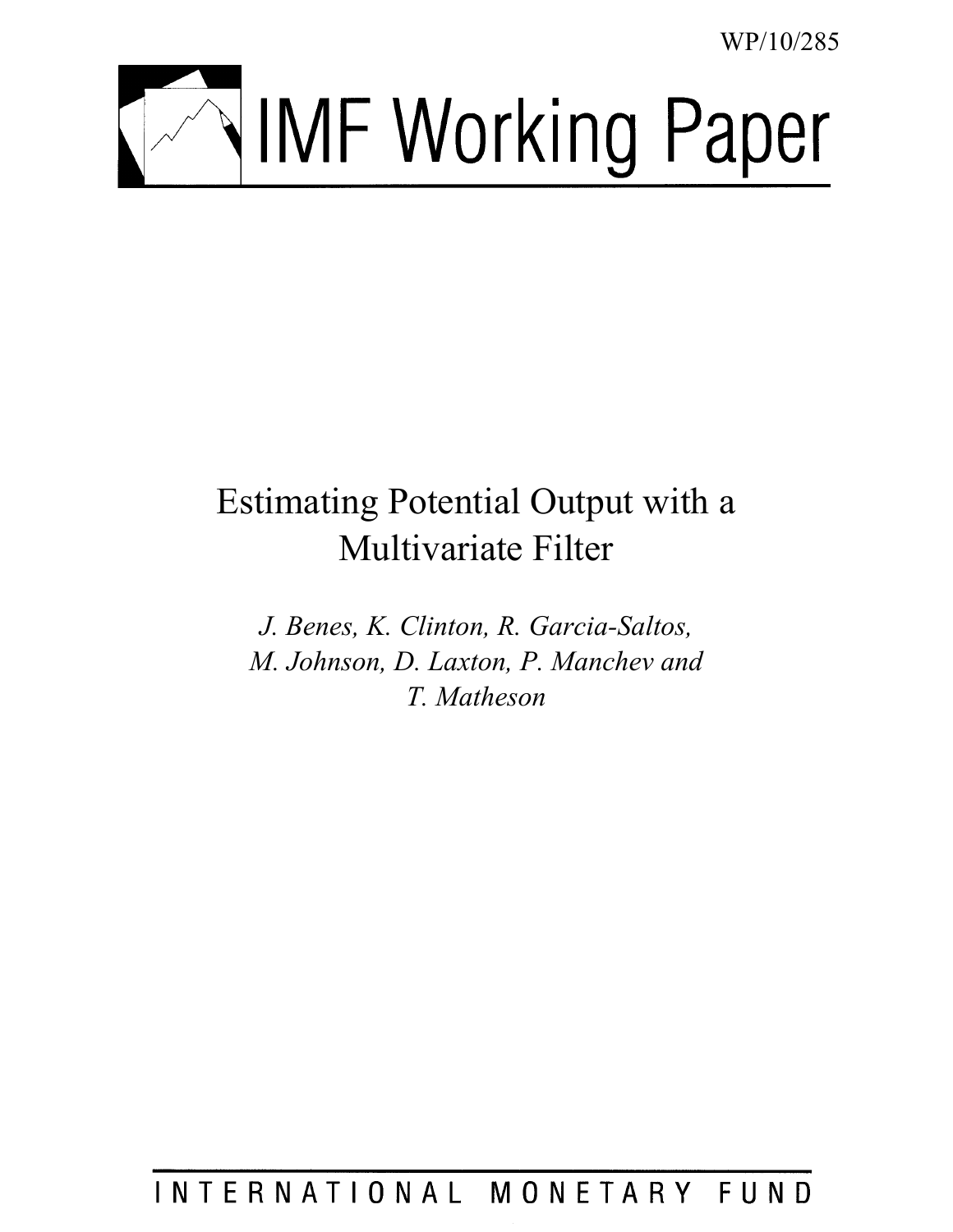# **IMF Working Paper**

# Research Department

# **Estimating Potential Output with a Multivariate Filter1**

# **Prepared by J. Benes, K. Clinton, R. Garcia-Saltos, M. Johnson, D. Laxton, P. Manchev and T. Matheson**

December 2010

# **Abstract**

# **This Working Paper should not be reported as representing the views of the IMF.** The views expressed in this Working Paper are those of the author(s) and do not necessarily represent those of the IMF or IMF policy. Working Papers describe research in progress by the author(s) and are published to elicit comments and to further debate.

This paper develops a simple model for measuring potential output that uses data on inflation, unemployment, and capacity utilization. We apply the model to 10 countries, in addition to the United States and the euro area. While there is a substantial amount of uncertainty around our estimates, we find that the financial crisis has resulted in a reduction in potential output.

JEL Classification Numbers: C32, C53, E31, E32

 $\overline{a}$ 

Keywords: Potential Output, Output Gap, Structural Government Deficits, Cyclical Government Deficits, Fiscal Policy, Monetary Policy, Inflation, Unemployment, Government Debt.

Author's E-Mail Address: jbenes@imf.org, kclinton@rogers.com, rgarciasaltos@imf.org, mjohnson@bank-banque-canada.ca, dlaxton@imf.org, pmanchev@imf.org, tmatheson@imf.org

<sup>&</sup>lt;sup>1</sup> The estimates contained in this paper are not official IMF estimates. The views expressed in this paper are those of the authors and do not necessarily represent those of the IMF or IMF policy. We thank Olivier Blanchard, Charles Collyns, Marcello Estevao, Koshy Mathai and David Romer for useful discussions and comments. We also thank Ioan Carabenciov, Susanna Mursula, and Kadir Tanyeri for their excellent research assistance. Kevin Clinton is a Visiting Scholar in the Research Department and Marianne Johnson is a Research Advisor at the Bank of Canada. The remaining authors work in the Fund's Economic Modeling Unit of the Research Department. The estimates of the output gap and potential output as well as the programs used to construct such estimates can be downloaded from www.douglaslaxton.org.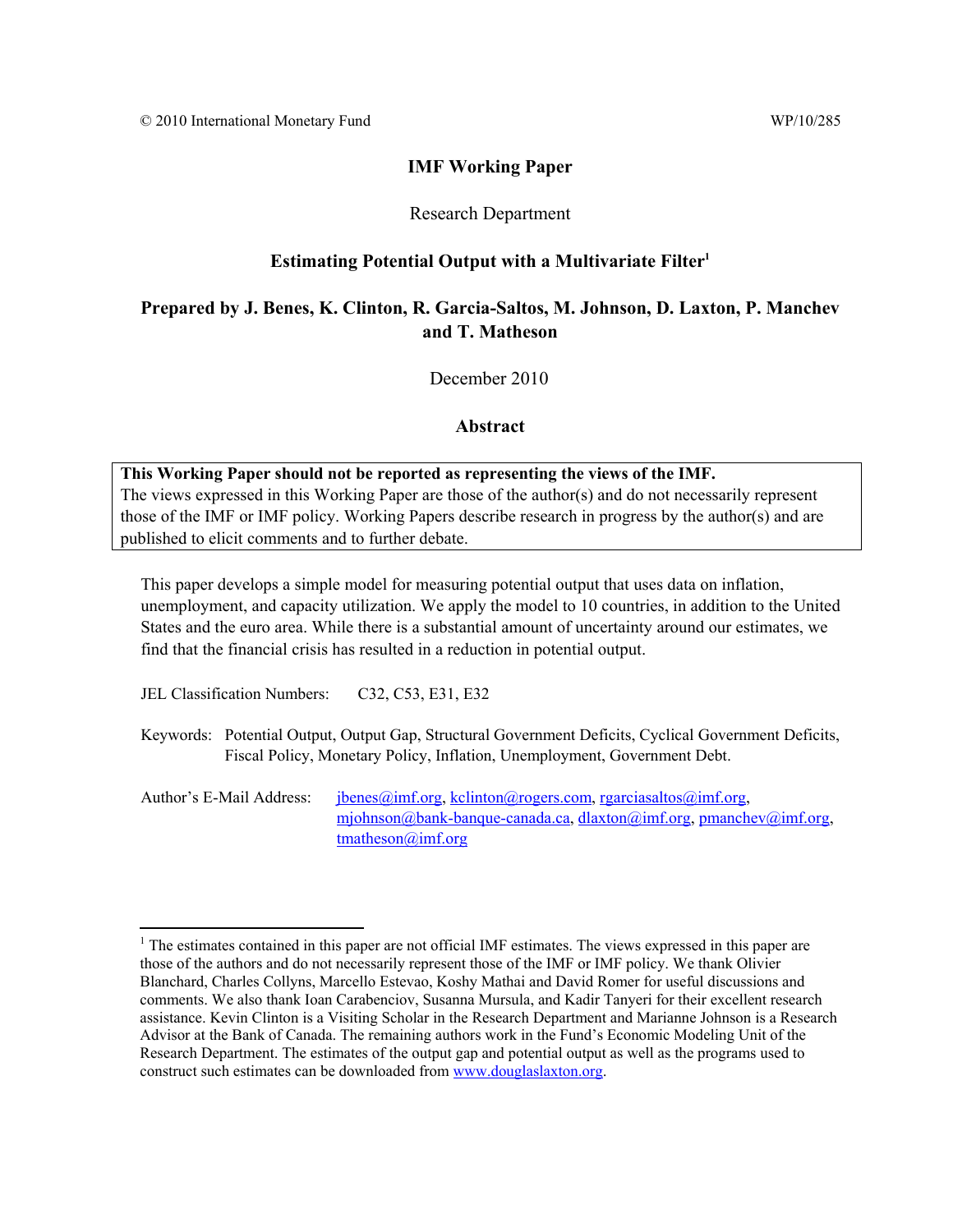| I.     |                                                             |  |  |  |  |
|--------|-------------------------------------------------------------|--|--|--|--|
| II.    |                                                             |  |  |  |  |
|        | A.                                                          |  |  |  |  |
|        | <b>B.</b>                                                   |  |  |  |  |
|        | B.1                                                         |  |  |  |  |
|        | B.2                                                         |  |  |  |  |
|        | B.3                                                         |  |  |  |  |
|        | $C_{\cdot}$                                                 |  |  |  |  |
|        | C.1                                                         |  |  |  |  |
|        | C.2                                                         |  |  |  |  |
|        | C.3                                                         |  |  |  |  |
|        | C.4                                                         |  |  |  |  |
|        | D.                                                          |  |  |  |  |
| III.   |                                                             |  |  |  |  |
|        | A.                                                          |  |  |  |  |
|        | <b>B.</b>                                                   |  |  |  |  |
|        | $C_{\cdot}$                                                 |  |  |  |  |
|        | C.1                                                         |  |  |  |  |
|        | C.2                                                         |  |  |  |  |
| IV.    |                                                             |  |  |  |  |
|        | A.                                                          |  |  |  |  |
|        | <b>B.</b>                                                   |  |  |  |  |
|        | $\mathcal{C}$ .                                             |  |  |  |  |
|        | D.                                                          |  |  |  |  |
|        | Ε.                                                          |  |  |  |  |
|        | Refining Estimates: Adding Information to The Model17<br>F. |  |  |  |  |
| V.     |                                                             |  |  |  |  |
| VI.    |                                                             |  |  |  |  |
|        |                                                             |  |  |  |  |
| Tables |                                                             |  |  |  |  |
| 1.     |                                                             |  |  |  |  |
| 2.     |                                                             |  |  |  |  |
| 3.     |                                                             |  |  |  |  |

# Contents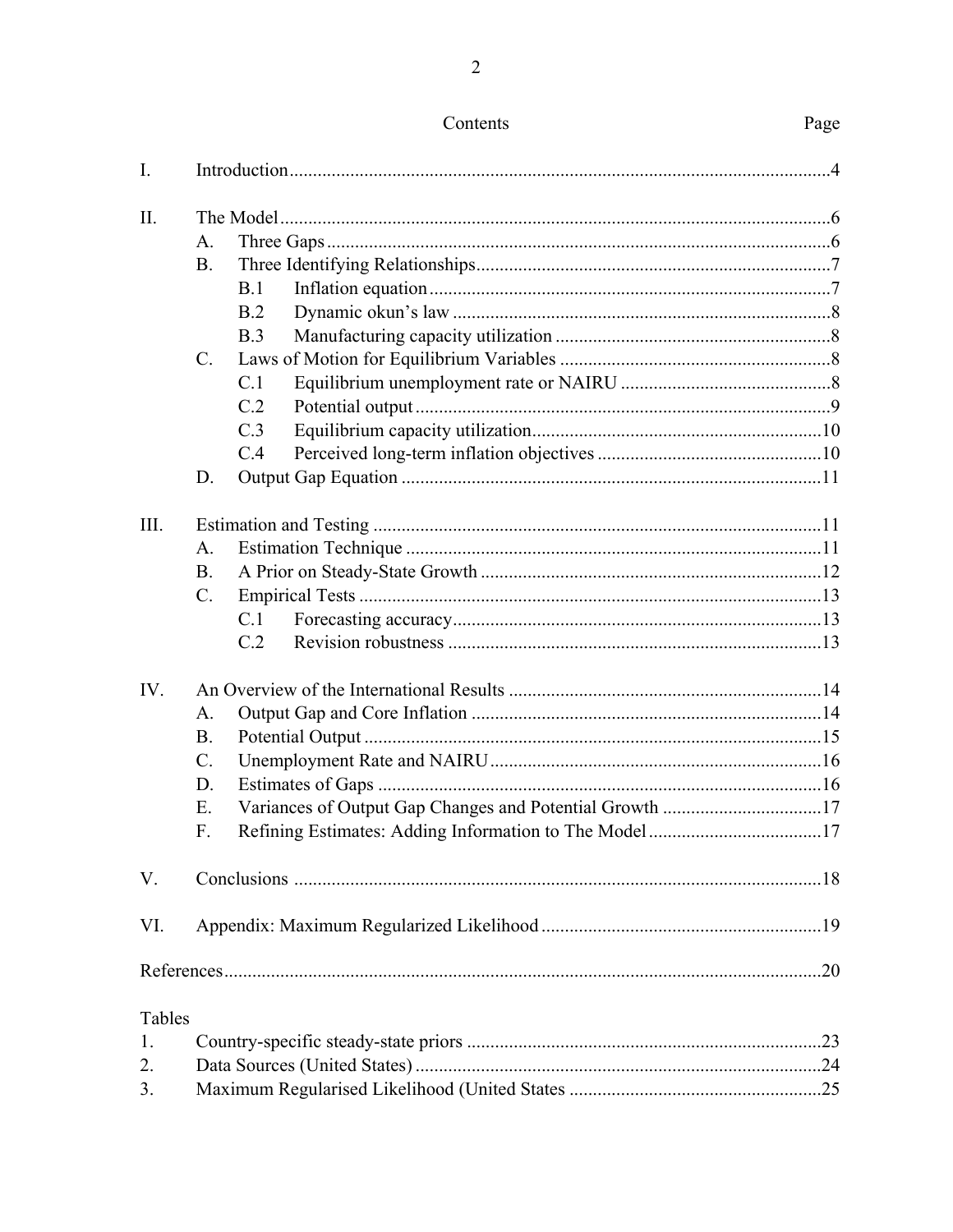| 4.      |                                                                        |     |
|---------|------------------------------------------------------------------------|-----|
| Figures |                                                                        |     |
| 1.      | Output Gap Estimate with 2-Standard Deviation Confidence Interval, and |     |
|         |                                                                        | .27 |
| 2.      | Output Gap Estimate with 2-Standard Deviation Confidence Interval, and |     |
|         |                                                                        | .28 |
| 3.      | Year/Year Growth in Potential Output with 2-Standard Deviation         |     |
|         |                                                                        | .29 |
| 4.      | Year/Year Growth in Potential Output with 2-Standard Deviation         |     |
|         |                                                                        | .30 |
| 5.      | NAIRU Estimate with 2-Standard Deviation Confidence Interval, and      |     |
|         |                                                                        |     |
| 6.      | NAIRU Estimate with 2-Standard Deviation Confidence Interval, and      |     |
|         |                                                                        |     |
| 7.      | Output Gap, Unemployment Gap, and Capacity Utilization Gap (percent)33 |     |
| 8.      | Output Gap, Unemployment Gap, and Capacity Utilization Gap (percent)34 |     |
| 9.      | Variance of Output Gap Changes Relative to Variance of Actual Output   |     |
|         |                                                                        |     |
| 10.     | Variance of Output Gap Changes Relative to Variance of Actual Output   |     |
|         |                                                                        |     |
| 11.     |                                                                        |     |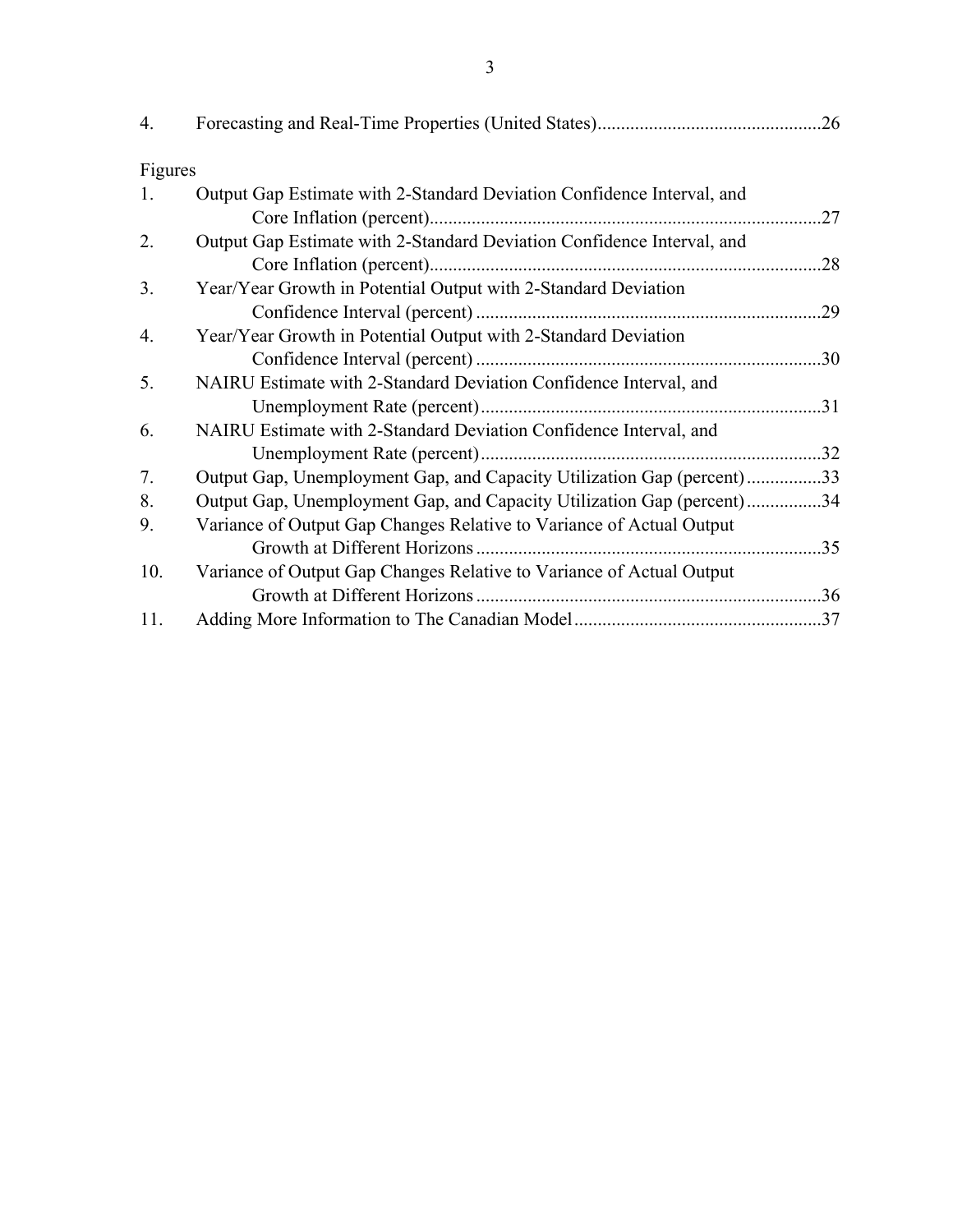# I. Introduction

Almost 5 decades ago Okun (1962) gave a definition of potential output, and provided tentative estimates for the United States. Okun anticipated most of the issues that, to this day, preoccupy research in the area. And in the aftermath of the events of 2008-09, questions about the level and growth of potential output have re-surfaced as a crucial issue for monetary and fiscal policy.

The October 2009 World Economic Outlook presents evidence from 88 banking crises over the past four decades (International Monetary Fund, 2009). While there is large variation across countries, the evidence suggests that output does not go back to its old trend path after a crisis, but remains permanently below it.<sup>2</sup> Negative factors reducing potential output include: sudden obsolescence and scrapping of existing capital stock through business failures; weak investment as a result of the unusual uncertainties and the extreme tightness of credit; discouraged worker effects on labor force participation; and erosion of skills. The issue is the size and duration of the hit to productive capacity. Central bankers would like to know the size of the gap between actual and potential GDP, so as to maintain an appropriate degree of monetary ease.<sup>3</sup> Over the next few years, as the recovery gets under way, reliable measures of the gap will be especially valuable to monetary policy: first, as a guideline for the appropriate withdrawal of stimulus; second, as a public communications tool to justify the interest rate stance that this will entail. Governments would be concerned about the cyclically-adjusted budget position, to help assess whether, or not, a given budget deficit implies sustainable debt growth over time.

Over the past decade economists have often used the univariate HP filter (Hodrick-Prescott, 1997) to derive empirical approximations for potential GDP. While this technique, whether applied to GDP directly, or to the inputs of a production function, can be used to develop estimates of the rate of increase in potential that vary

<sup>&</sup>lt;sup>2</sup>Similar results can be found in Furceri and Mourougane, 2009, and Koopman and Székely, 2009. See also the April 2009 Monetary Policy Report of the Bank of Canada, Technical box 1.

<sup>&</sup>lt;sup>3</sup>Mismeasurement of the output gap contributed importantly to the inflationary monetary policy errors of the 1970s. See Freedman (1989), Laxton and Tetlow (1992) and Orphanides (2001). Barnett, Kozicki, and Petrinec (2009) point out the usefulness of the output gap as a tool for policy communications.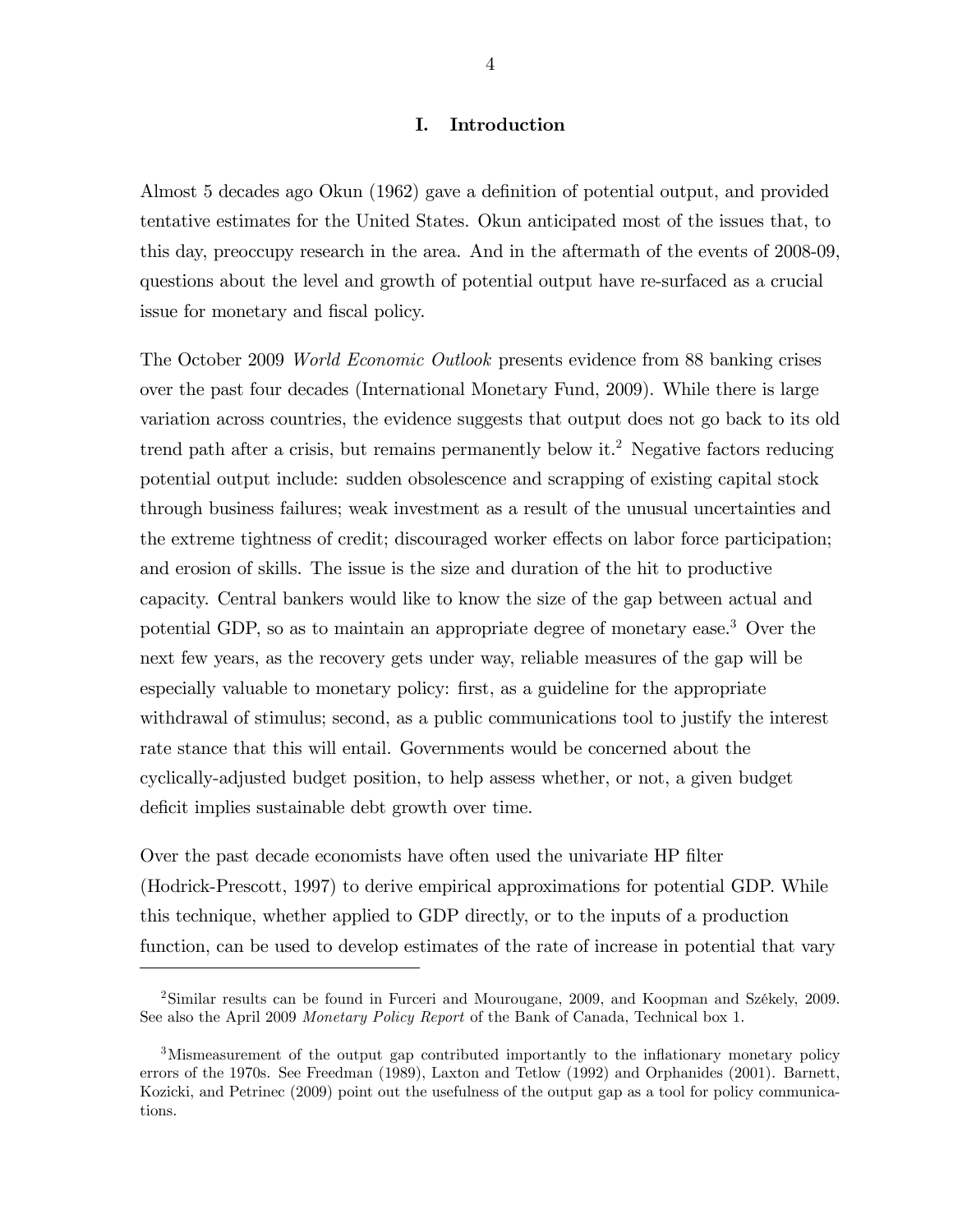more or less plausibly over time, estimates from the algorithm are subject to revision, as data for later dates become available, even if the national accounts themselves are not revised  $-$  see Laxton and Tetlow (1992). Revisions for the most recent quarters tend to be particularly large, creating an awkward problem for current analysis and forecasting.<sup>4</sup> An additional problem, with univariate filters generally, is that they ignore relevant economic information. This can create biases: e.g., for much of the estimation period used in this paper, central banks were fighting inflation; tight monetary conditions resulted in prolonged negative output gaps. Estimates of the trend of GDP, ignoring the decline in ináation throughout the period, understate potential GDP and, hence, the width of those gaps. A more current concern, following the Önancial crisis, is that the sharp increase in business failures has suddenly rendered obsolete a part of the economyís productive capacity.

A multivariate approach, deriving from an operational definition of potential output, can deal better with these difficulties, at least in principle. For many purposes, a useful definition is the level of output that may be sustained indefinitely without creating a tendency for inflation to rise or fall. It follows that the behavior of inflation contains crucial information on the level of potential. A period in which inflation is stable would likely be a period in which actual output is about equal to potential output, whereas increasing (decreasing) inflation would suggest that actual output is above (below) potential. Putting this idea into practice, some researchers have estimated output gaps jointly with an inflation equation.<sup>5</sup> There is no reason, however, to confine the additional information to the inflation rate.

This paper describes a method for measuring and updating potential output and the output gap, which incorporates relevant empirical relationships between actual and potential GDP, unemployment, core ináation and capacity utilization in manufacturing, within the framework of a small macroeconomic model. In effect, this provides a

5

<sup>4</sup>Orphanides (2001) underlines the large margin for error involved in real-time estimates of the output gap.

<sup>&</sup>lt;sup>5</sup>See, for example, Laxton and Tetlow  $(1992)$  and Kuttner  $(1994)$ . A parallel strand of research, on the measurement of the equilibrium rate of unemployment, or NAIRU, has also used the behavior of inflation to identify an underlying, equilibrium variable  $-$  for example, Blanchard and Summers (1986), Fortin (1991) and Ball (2009).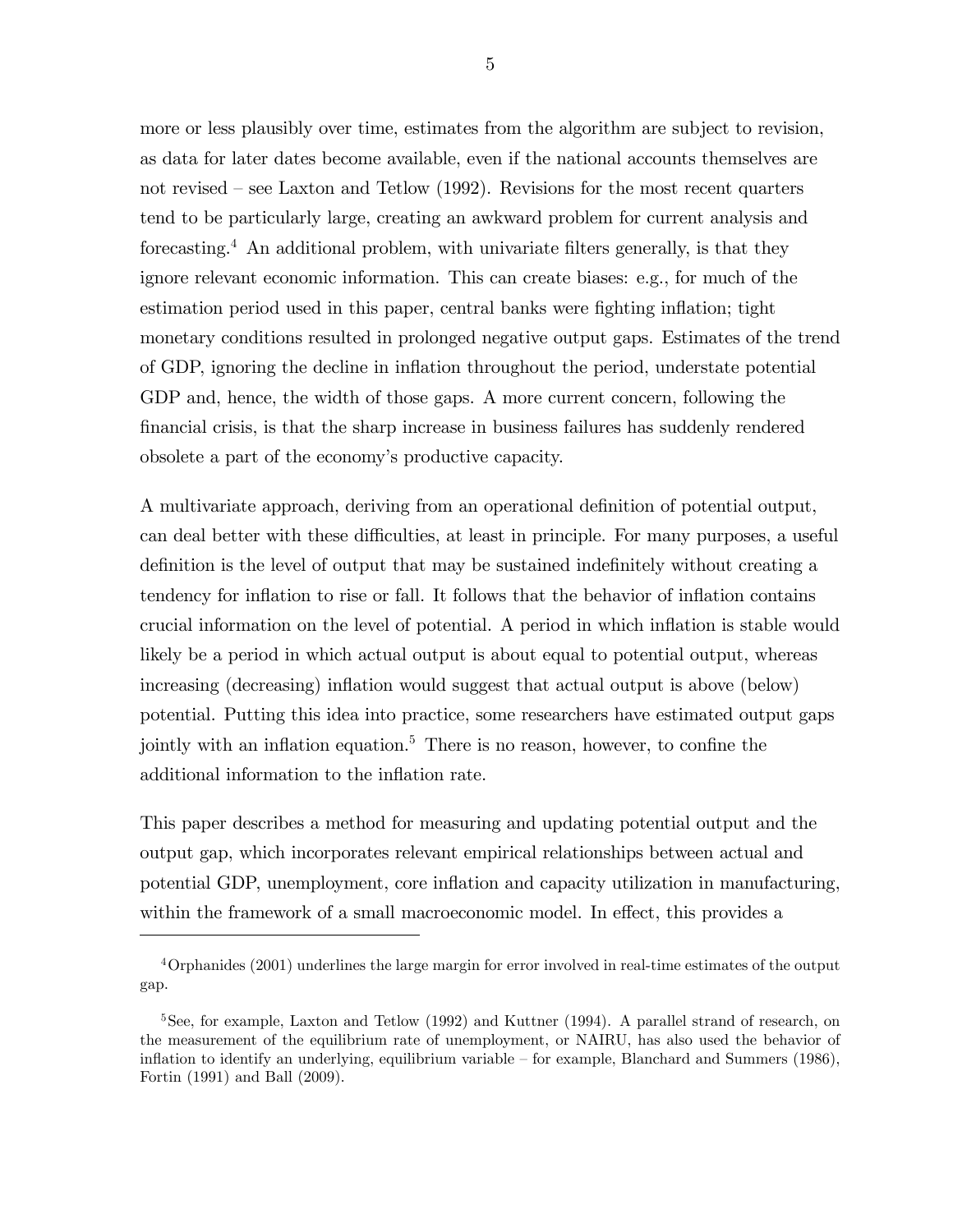multivariate (MV) filter, adaptable to many countries.<sup>6</sup> The approach has a flexibility, which allows the estimated growth of potential to vary with an array of recent information, while at the same time taking into account the more stable trends evident in long-run time series. We construct confidence intervals around the estimates, to give a quantitative guide to certain risks. The paper reports results for 11 countries and for the euro area.<sup>7</sup> They suggest that in practice, as well as in principle, the MV filter can provide useful, relatively robust, estimates of potential output.

Section II outlines the small macroeconomic model, and the techniques for estimating parameters, latent variables and confidence intervals. It also evaluates the performance of the model in terms of forecast accuracy, and robustness to new data. Section III provides an overview of the international results, focusing, for illustration, on those for the United States. Section IV highlights some conclusions.

#### II. The Model

#### A. Three Gaps

The output gap  $(y_t)$  is the log difference between actual GDP  $(Y_t)$  and potential GDP  $(\overline{Y}_t)$ :

$$
y_t = 100 * LOG(Y_t/\overline{Y}_t). \tag{1}
$$

The unemployment gap  $(u_t)$  is the equilibrium unemployment rate, or NAIRU,  $(\overline{U}_t)$ minus the actual unemployment rate  $(U_t)$ :

$$
u_t = \overline{U}_t - U_t. \tag{2}
$$

 $6$ Benes and N'Diaye (2004), Butler (1996), Julliard and others (2007), Kuttner (1994), and Laubach and Williams (2003) have developed multivariate estimates of potential output for single countries.

<sup>&</sup>lt;sup>7</sup>See table 1 for a list countries for which we have estimates. A more complete, and frequently updated, set of results can be found at http://www.douglaslaxton.org/.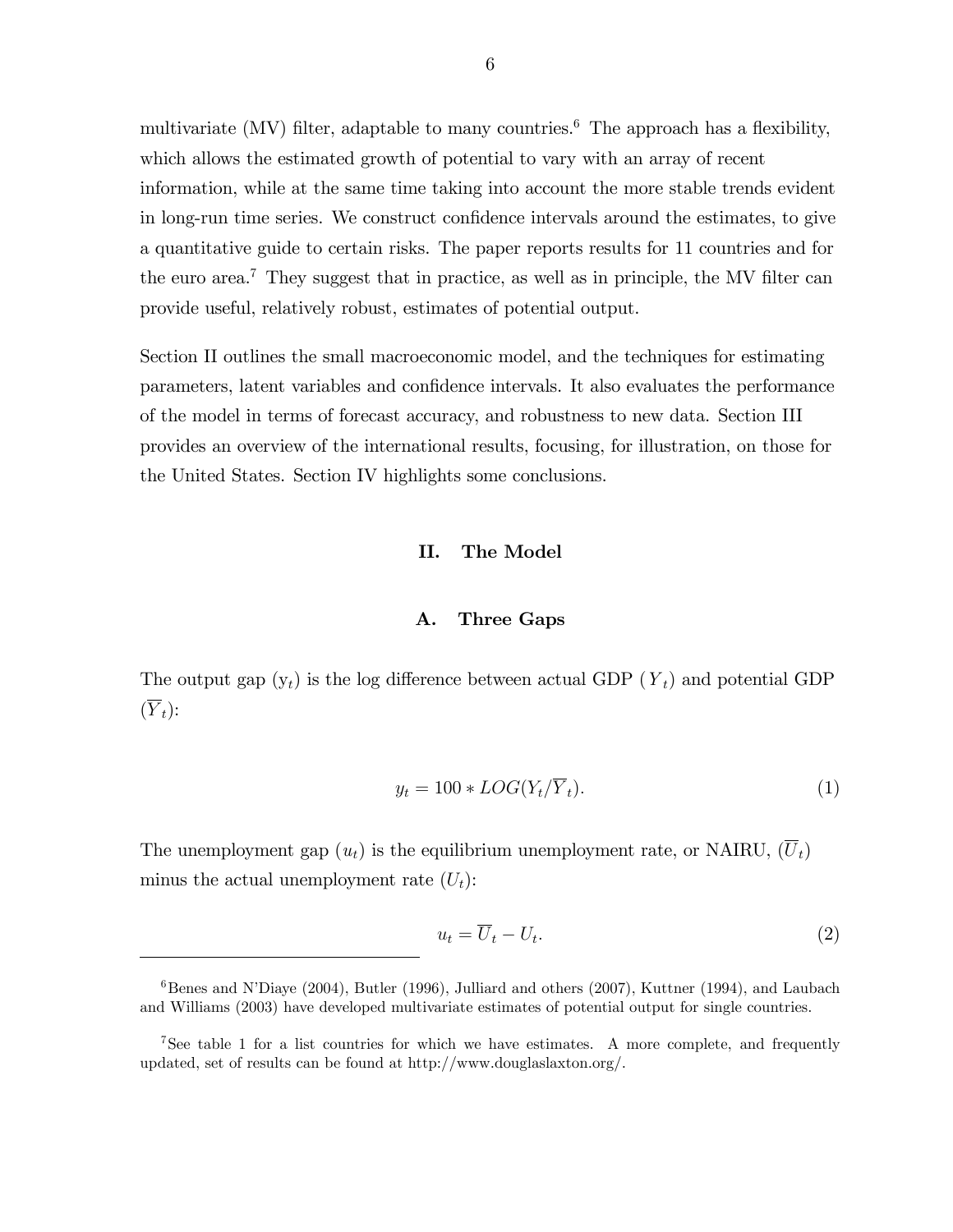The capacity utilization gap  $(c_t)$  is the difference between the actual manufacturing capacity utilization index  $(C_t)$  and its equilibrium level  $(\overline{C}_t)$ .

$$
c_t = C_t - \overline{C}_t. \tag{3}
$$

#### B. Three Identifying Relationships

#### B.1 Inflation equation

The level  $(y_t)$  and the change  $(y_t - y_{t-1})$  in the output gap influence current core inflation  $(\pi 4_t)$ :

$$
\pi 4_t = \pi 4_{t-1} + \beta y_t + \Omega (y_t - y_{t-1}) + \varepsilon_t^{\pi 4}.
$$
 (4)

The level of the gap incorporates the standard short-run tradeoff: an increased gap implies an increased rate of inflation. The change in the gap would reflect certain rigidities in the adjustment of the economy  $-$  for example, coming out of a recession (with  $y_t$  negative and  $y_t - y_{t-1}$  positive) it would capture speed-limit effects due to capacity constraints in some sectors of the economy. The lagged ináation rate, with coefficient constrained to unity, may be interpreted as a simple proxy for inflation expectations. In any event, this restriction implies no long-run tradeoff between inflation and output.

Equation (4) is by no means a state-of-the-art augmented Phillips curve, but for present purposes it performs adequately across a wide range of countries, and over lengthy time periods which include differing monetary policy regimes. $8$ 

<sup>8</sup> In future work, we envisage incorporating an explicit expectations process.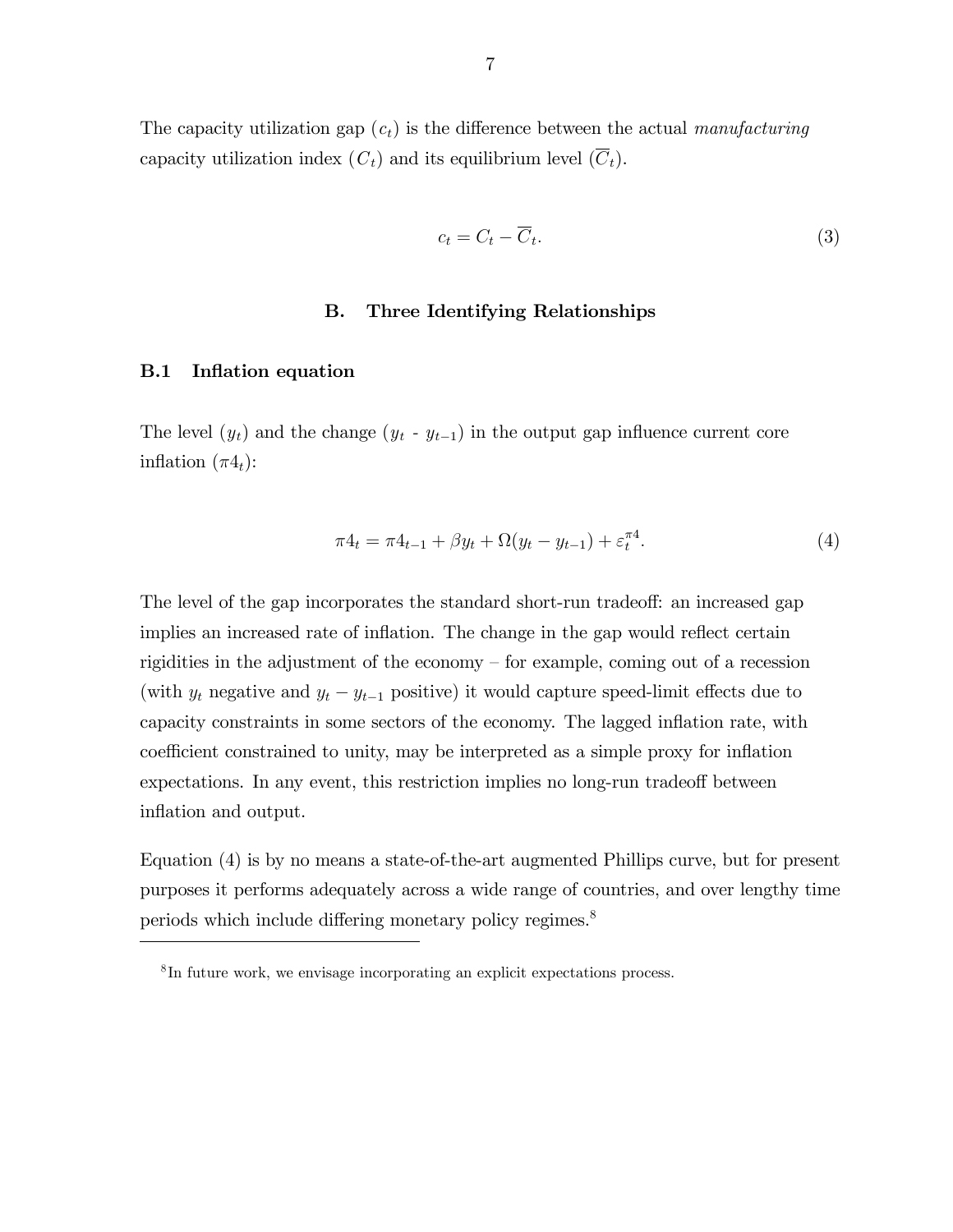## B.2 Dynamic okun's law

Okun defined a simple relationship between the current unemployment rate and the output gap.<sup>9</sup> However, both theory and the data indicate that there should be a lag between changes in output and the resulting changes in employment. Recognizing a lag effect, we use this equation to link the unemployment gap to the output gap:

$$
u_t = \phi_1 u_{t-1} + \phi_2 y_t + \varepsilon_t^u. \tag{5}
$$

#### B.3 Manufacturing capacity utilization

We use a similar relationship to Okun's law to describe the capacity utilization gap. Implicitly, we assume that there is important information in capacity utilization that can help to improve our estimates of potential output and the output gap. To capture the much wider cyclical fluctuations in manufacturing than in the economy more generally, one would expect  $\kappa_2$  in equation (6) to exceed unity:

$$
c_t = \kappa_1 c_{t-1} + \kappa_2 y_t + \varepsilon_t^c. \tag{6}
$$

## C. Laws of Motion for Equilibrium Variables

#### C.1 Equilibrium unemployment rate or NAIRU

A stochastic process that includes transitory, level shocks  $(\varepsilon_t^U)$  as well as more persistent shocks  $(G_t^U)$ , provides a useful empirical description of the history of equilibrium unemployment  $(\overline{U}_t)$ :

$$
\overline{U}_t = \overline{U}_{t-1} + G_t^{\overline{U}} - \frac{\omega}{100} y_{t-1} - \frac{\lambda}{100} (\overline{U}_{t-1} - U^{ss}) + \varepsilon_t^{\overline{U}}.
$$
\n<sup>(7)</sup>

<sup>9</sup>Okun made a working assumption, which he recognized was somewhat arbitrary, that the "target" rate of unemployment was 4 percent. In modern parlance, one would say that he assumed a stable NAIRU.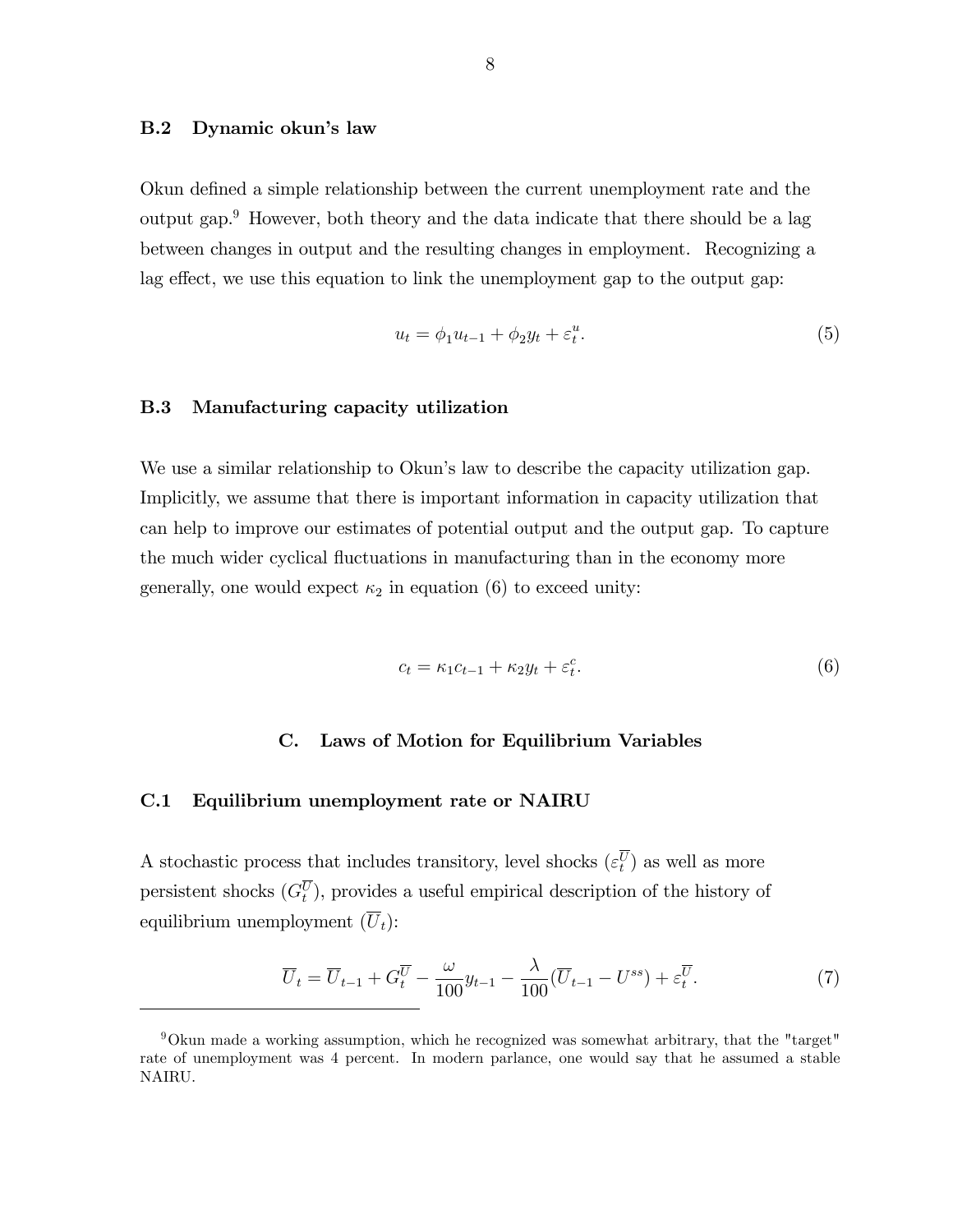The inclusion of the output gap in the NAIRU represents a partial hysteresis effect from economy-wide demand fluctuations – see Ball (2009) for a recent discussion.<sup>10</sup>

The persistent shocks to the NAIRU follow a damped autoregressive process:

$$
G_t^{\overline{U}} = (1 - \alpha)G_{t-1}^{\overline{U}} + \varepsilon_t^{G^{\overline{U}}}.
$$
\n(8)

Notice that, while we allow for persistent deviations in the NAIRU, we assume a fixed steady-state level of unemployment in the long run,  $U^{ss}$ .

#### C.2 Potential output

Potential output  $(\overline{Y}_t)$  depends on the underlying trend growth rate of potential  $(G_t^Y)$ , and on changes in NAIRU:

$$
\overline{Y}_t = \overline{Y}_{t-1} - \theta(\overline{U}_t - \overline{U}_{t-1}) - (1 - \theta)(\overline{U}_{t-1} - \overline{U}_{t-20})/19 + G_t^{\overline{Y}}/4 + \varepsilon_t^{\overline{Y}} \tag{9}
$$

In equation (9) changes in NAIRU may cause the short- and medium-term growth of potential to differ from  $G_t^Y$ . The first difference,  $\overline{U}_t - \overline{U}_{t-1}$ , captures the impact of changes in the equilibrium level of unemployment on the growth of potential output, via a Cobb-Douglas production function, in which  $\theta$  is the labor share. The 19-quarter difference captures the effect of induced changes in the capital stock. Thus, the one-quarter impact of a permanent 1 percentage point increase in  $U_t$  is a decline in potential of  $\theta$  percent; a negative effect continues for a further 19 quarters, such that the long-run decline in the level of potential output is 1 percent.

The underlying trend growth rate  $(G_t^Y)$  is not constant, but follows serially correlated deviations (long waves) from the steady-state growth rate,  $G_{SS}^Y$ .

 $10B$ lanchard and Summers (1986) introduced the idea of hysteresis to the behavior of equilibrium unemployment. They explained the long duration of shocks to unemployment by distinguishing between insiders and outsiders in the wage bargaining process. Ball (2009) presents evidence that NAIRU remains strongly history-dependent.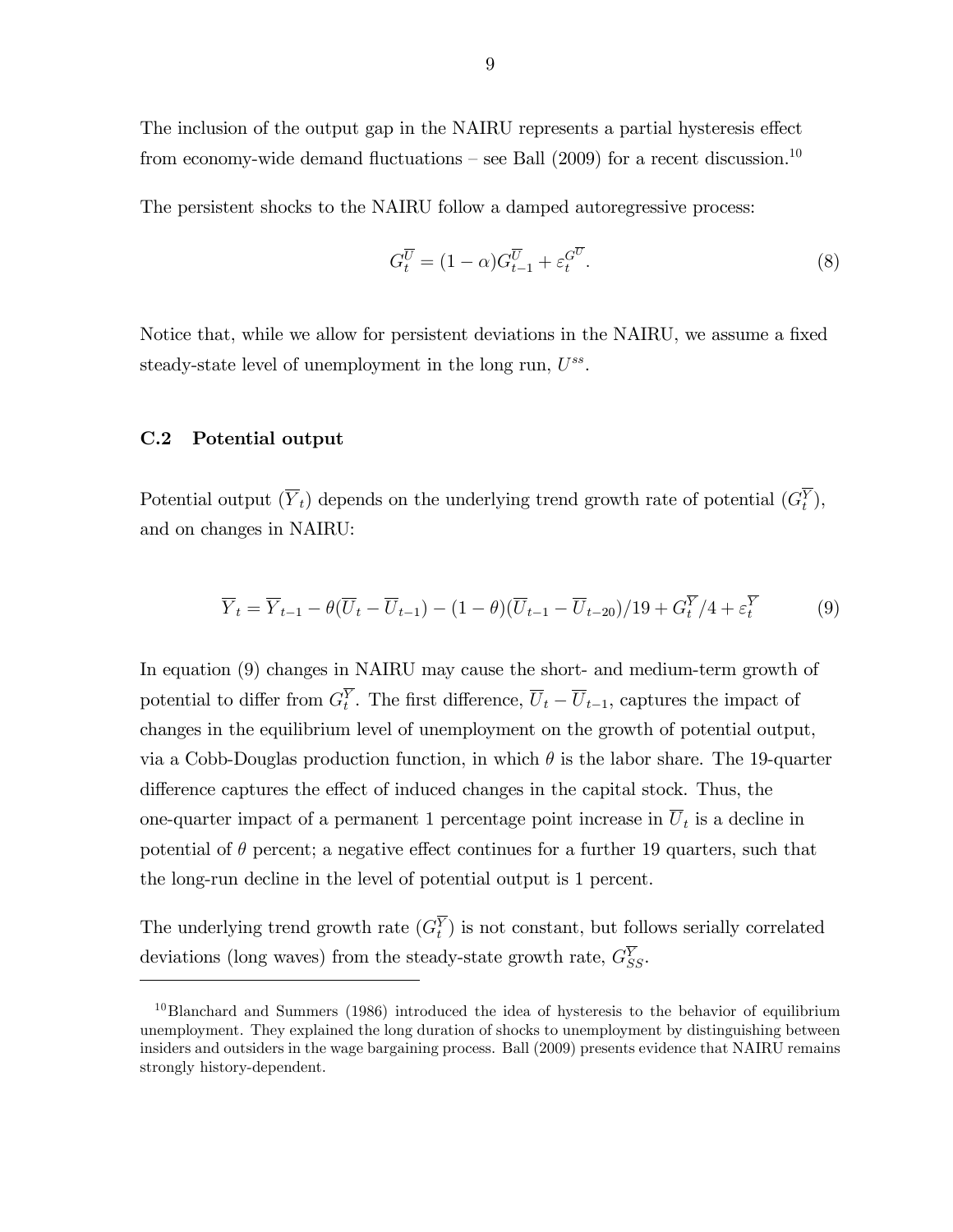$$
G_t^{\overline{Y}} = \tau G_{SS}^{\overline{Y}} + (1 - \tau)G_{t-1}^{\overline{Y}} + \varepsilon_t^{G^{\overline{Y}}}.
$$
\n(10)

#### C.3 Equilibrium capacity utilization

As in the preceding equations, the stochastic process for equilibrium capacity utilization  $(\overline{C}_t)$  also includes pure level shocks  $(\varepsilon_t^C)$  as well as more persistent shocks  $(G_t^C)$ .

$$
\overline{C}_t = \overline{C}_{t-1} + G_t^{\overline{C}} + \varepsilon_t^{\overline{C}},\tag{11}
$$

where

$$
G_t^{\overline{C}} = (1 - \delta)G_{t-1}^{\overline{C}} + \varepsilon_t^{G^{\overline{C}}}
$$
\n(12)

#### C.4 Perceived long-term inflation objectives

$$
\pi 4_t^{LTE} = \pi 4_{t-1}^{LTE} + \varepsilon_t^{\pi 4^{LTE}} \tag{13}
$$

The sample period contains various monetary policy regimes over countries and over time. For example, the U.S. sample period contains several policy switches, which would not always have been immediately perceived by the public. For much of the time, in most countries, the expected long-term inflation objective of the central bank would be a matter of guesswork. We postulate that the expected objective,  $\pi 4_t^{LTE}$ , follows an adaptive process, with revisions to last quarter's expectation embodied in the term  $\varepsilon_t^{\pi4^{LTE}}$  $\tau_t^{4LTE}$ . In the event of a regime change, or during a volatile regime, the variations in  $\varepsilon_t^{\pi^{4LTE}}$  would be large. In contrast, however, the past decade has seen stable, and more or less explicit, inflation objectives. Variance in  $\epsilon_t^{\pi^{4LTE}}$  would therefore play only a small role in our forecasts  $-$  almost negligible for the industrialized countries.

Many countries have based their monetary regime on a fixed exchange rate (some still do). In these cases, there can be no independent stable target for the long-run rate of inflation. In the model, this would be reflected in high variance of  $\varepsilon_t^{\pi 4^{LTE}}$  $\frac{\pi 4^{\mu_1}E}{t}$ .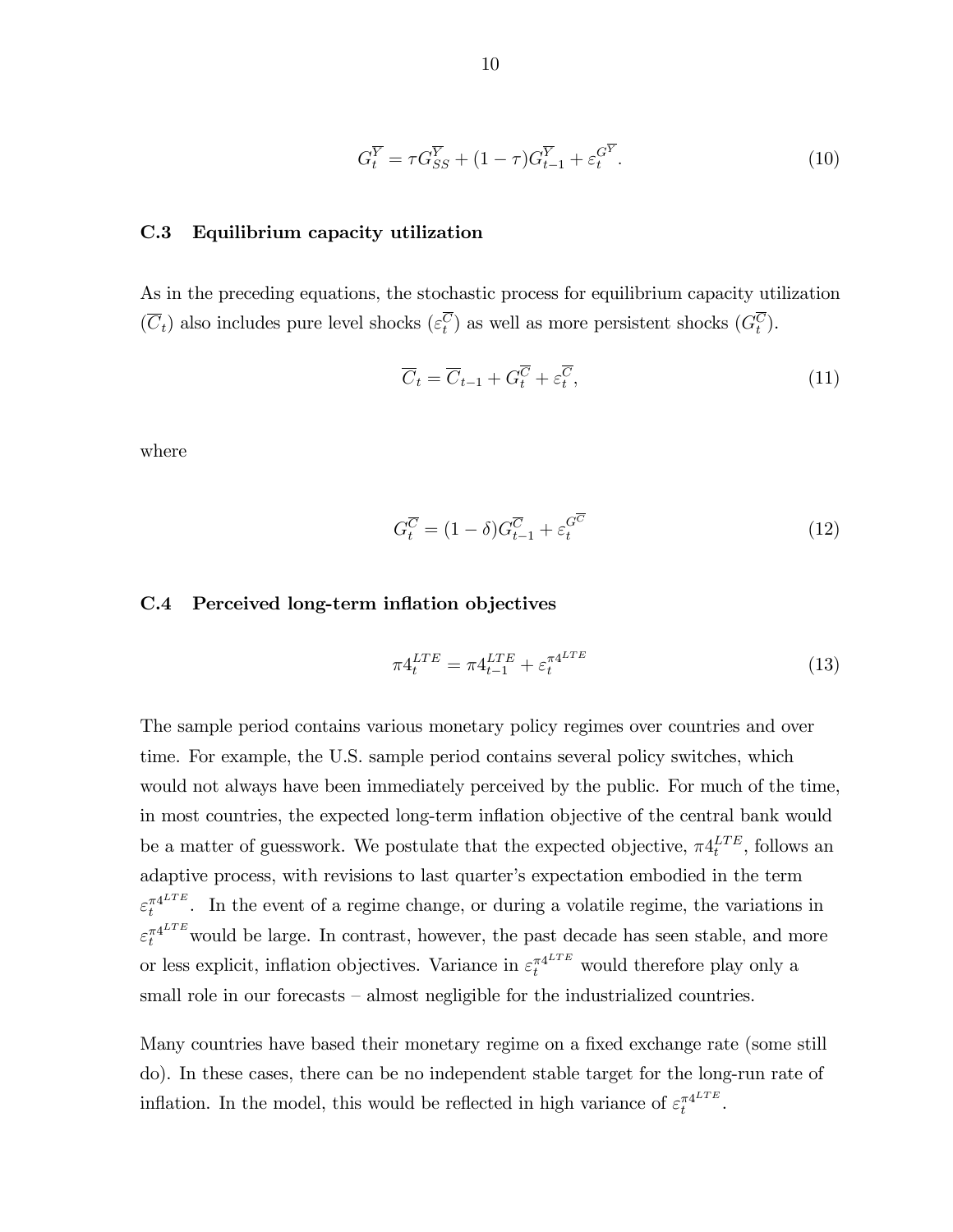We use data on long-term inflation expectations from Consensus Economics (where available) to capture the history of  $\pi 4_t^{LTE}$ .

#### D. Output Gap Equation

In conventional monetary policy models, over time, an interest rate reaction function keeps inflation on target. Changes in the policy interest rate influence core inflation through a complex transmission mechanism in which the Phillips curve is a key link. In effect, monetary policy exerts its influence on the core rate of inflation through the output gap. For present purposes, it is useful to recognize this through the following equation:

$$
y_t = \rho_1 y_{t-1} - \frac{\rho_2}{100} (\pi 4_{t-1} - \pi 4_{t-1}^{LTE}) + \varepsilon_t^y, \tag{14}
$$

Notice that the negative effect on demand from inflation deviations from target is consistent with a broad range of monetary regimes. In the case of an inflation-targeting regime, the inflation resulting from a period of excess demand is met by a tightening in monetary conditions by the central bank, reducing the output gap. In a fixed exchange rate regime, on the other hand, the excess demand is contained by an appreciation of the real exchange rate that results from higher inflation.

Other factors (e.g. demand shocks) driving the output gap are summarized in the stochastic term  $\varepsilon_t^y$  $_t^y$ .

#### III. Estimation and Testing

#### A. Estimation Technique

We employ Bayesian methodology  $-$  to be precise, regularized maximum likelihood (Ljung,  $1999$ ) – to estimate the model. This allows us to define prior distributions that prevent parameters from wandering into nonsensical regions, which is a non-negligible consideration in our context, as the data are uninformative about several parameters.

The estimates of the within-sample confidence intervals are derived analytically, taking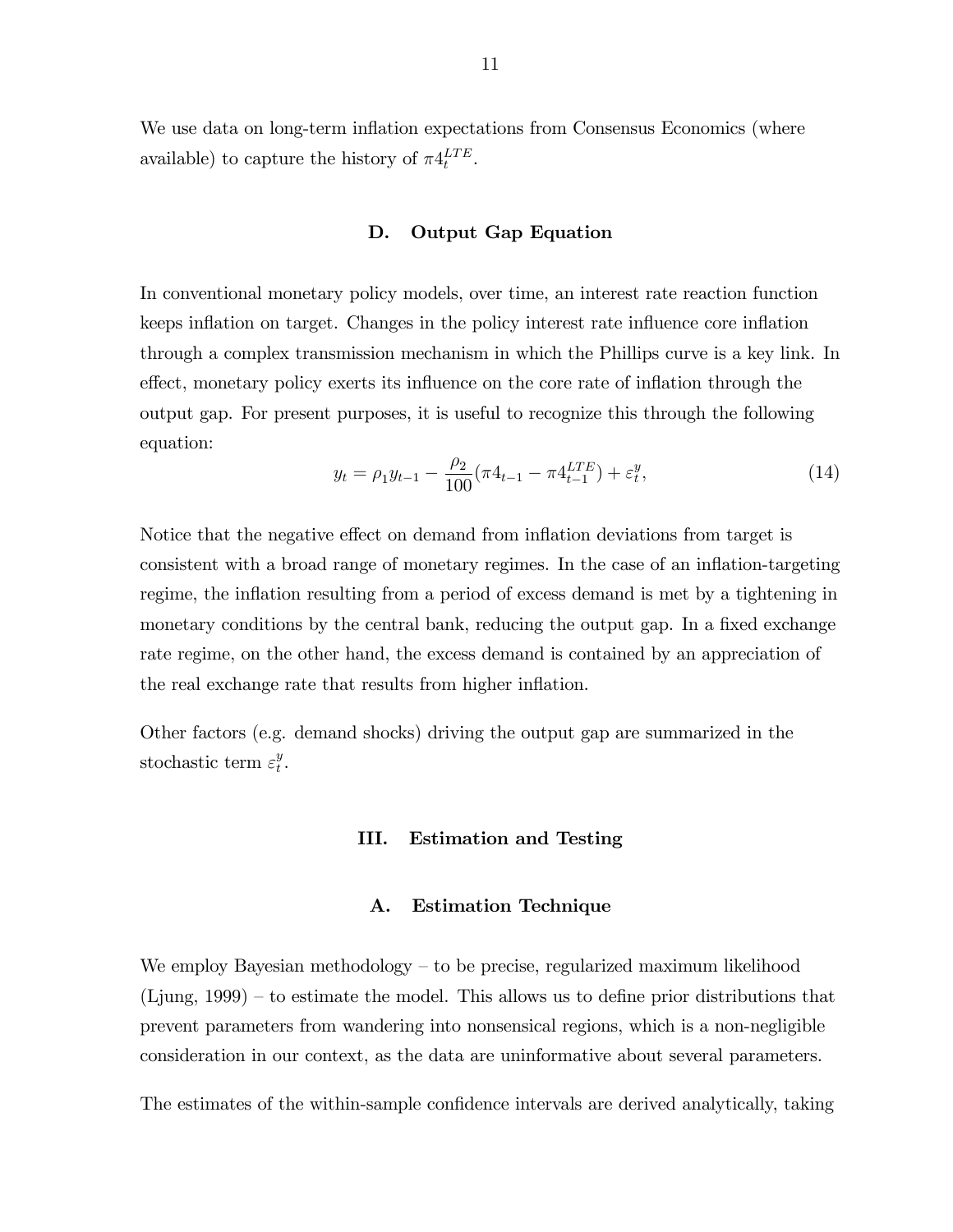the model and its parameters as the true data generating process. They incorporate the sampling uncertainty of the unobservable component estimates.

The U.S. sample period is 1967Q1 to 2010Q2. Table 2 displays the data sources for the U.S. and table 1 provides our country-specific priors regarding the steady-state values of the labor share, output growth, and the unemployment rate. The priors for these steady-state parameters are based on IMF staff estimates. Table 3 displays prior distributions and estimated posterior distributions for the U.S.<sup>11</sup>

#### B. A Prior On Steady-State Growth

To ensure that potential output growth does not deviate too far from steady state, we add the following equation to the model:

$$
4 * (\overline{Y}_t - \overline{Y}_{t-1}) = G_{SS}^{\overline{Y}} + \varepsilon_t \tag{15}
$$

where  $\varepsilon_t$  is a measurement error that reflects our prior beliefs about the volatility of potential output growth around its steady state,  $G_{SS}^Y$ .

The mechanics of the 'steady-state prior' are straightforward: a prior belief that potential output growth does not deviate too far from steady state requires a lower standard deviation for  $\varepsilon_t$  than a prior belief that deviations from steady state are larger. In our baseline specification, the prior on the standard deviation of  $\varepsilon_t$  differs across countries  $-$  for each country, we set it to be the standard deviation of actual GDP growth and divide by 3.

Notice that the steady-state prior differs from the priors on the parameters because it relates *directly* to the time-series properties of an 'unobservable' (latent) variable  $-$  in this case, the volatility of potential output growth. Priors on parameters, on the other hand, are usually related to the behavior of the unobservable variables in more complicated ways.

<sup>&</sup>lt;sup>11</sup>Please see the appendix for technical details.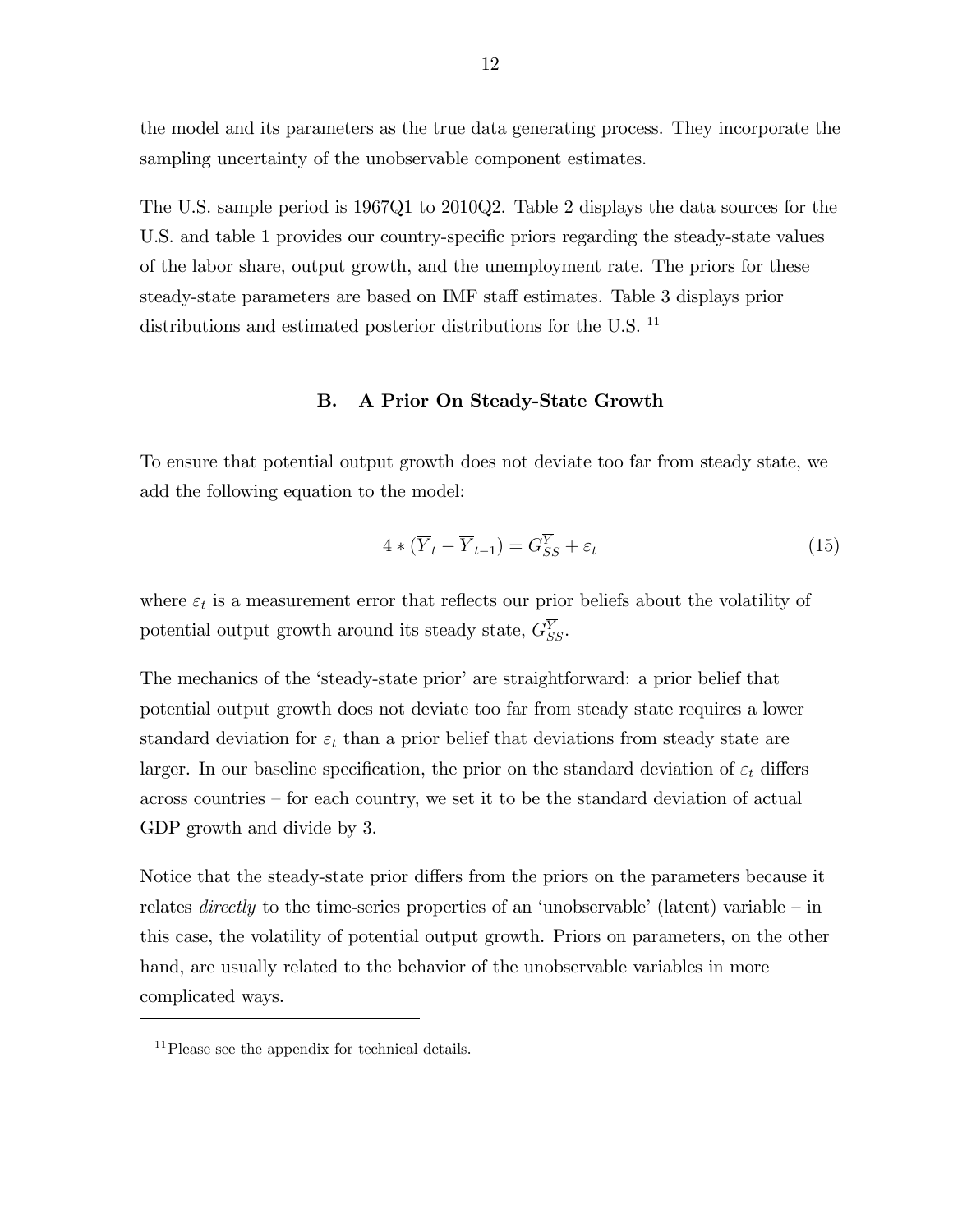# C. Empirical Tests

Most past work in this area has not used objective criteria for assessing the performance of alternative methods and estimates. Our approach is to go beyond subjective 'eyeball' metrics and use forecasting performance and robustness to revisions as criteria for model evaluation.

#### C.1 Forecasting accuracy

To gauge relative forecasting accuracy, we derive synthetic historical forecasts for year-over-year core inflation from the MV filter and a random walk, for each quarter from 1970Q2 to 2010Q2. The forecasts are synthetic in that no forecaster, in a given quarter, had access to our 2010-vintage information set. But the tests involve a level playing Öeld, in that the models are judged on the same information. The upper panel of table 4 shows root mean squared errors (RMSEs) for horizons 1, 4, 8 and 12 quarters ahead. We find that the MV filter outperforms the random walk at all horizons. We also find relatively good forecasting results for the MV filter for the other countries.

# C.2 Revision robustness

To assess the robustness of estimates for the current quarter, we look at the size of the revisions necessitated by the later arrival of new data.<sup>12</sup> We deem a technique that results in smaller revisions than another technique to be relatively robust. We put this idea into practice, following the recursive procedure described in the previous section, comparing the MV filter with the HP filter (with  $\lambda$  set at 1600).

By comparing the nowcasts from the model with estimates made using data over the entire period, we get some idea of the relative size of the revisions required once the final information set becomes available. We gauge the size of the revisions by the mean

 $12$ We are concerned here simply with the arrival of data for later dates, and ignore revisions to existing data. Again, although the derived estimates are artificial, each model is assessed based on the same information.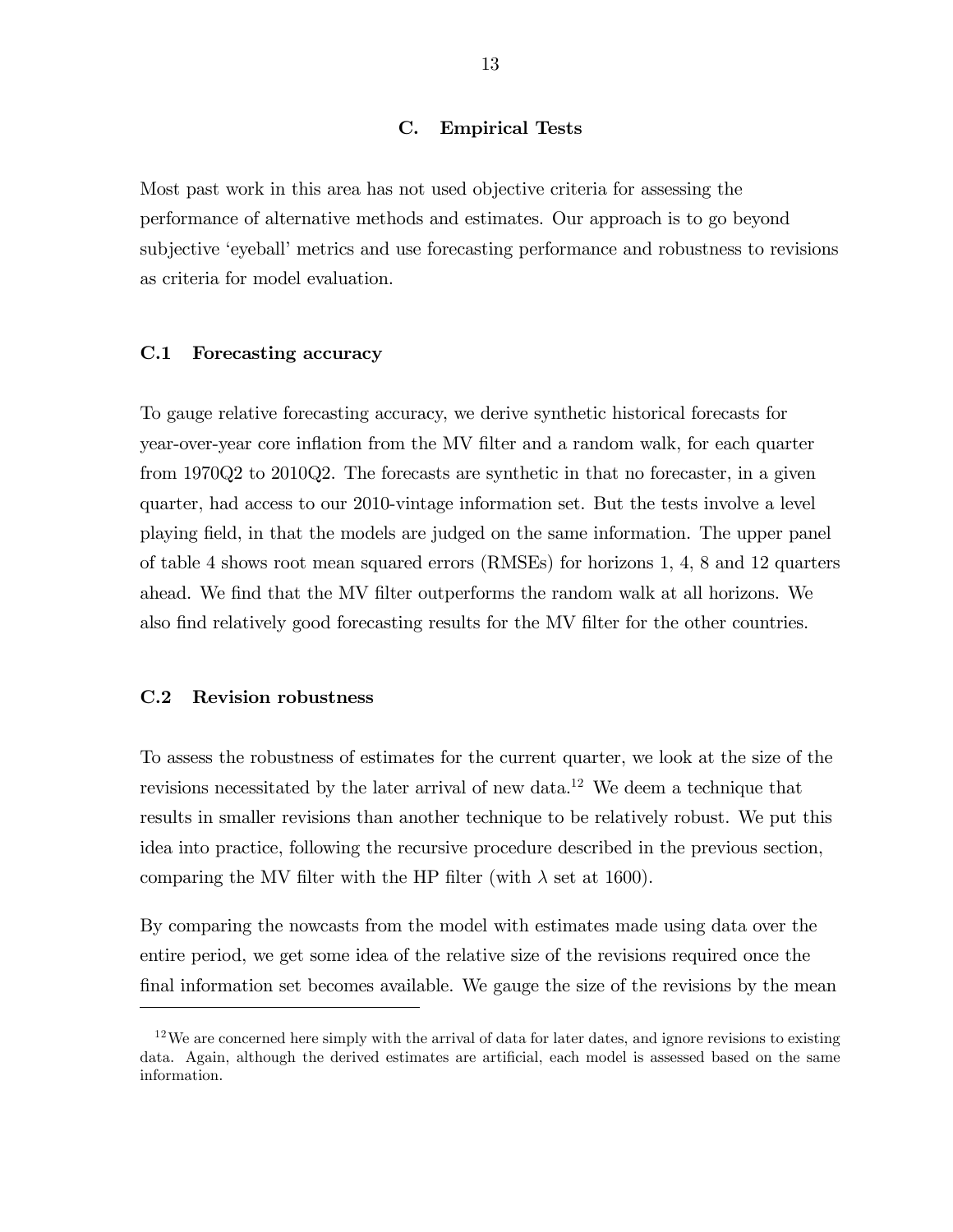absolute error  $(MAE)$ : the average of the absolute value of the differences between nowcasts and final estimates.

The lower panel of table 4 shows the results of this exercise for the U.S. output gap. The baseline MV filter produces much smaller revisions than the HP filter. The relatively good revision properties of the Ölter also apply to the other countries examined.

# IV. An Overview of the International Results

It is important to stress that, just as any other method for estimating latent variables, this one is not a panacea. In particular, it hinges critically on well-chosen priors. Thus, while the baseline parameterization generates plausible estimates for a wide range of countries with minimum country-specific adjustments as is demonstrated below, to produce good estimates requires the expert opinion of experienced economists.

#### A. Output Gap and Core Inflation

It is useful to start with the MV filter results for the output gap and inflation, jointly, as the interaction of these 2 variables captures the essential elements of the model and the derived estimates. Figures 1 and 2 provide a confidence band  $(+/- 2 \text{ standard})$ deviations), as well as the central estimate, for the output gap. The inflation rate is the year-over-year percentage increase in the core CPI. The figures show quarterly numbers for the post-2000 period, through  $2010Q2$ . <sup>13</sup>

Figures 1 and 2 cover the 11 economies and the euro area. The recession at the beginning of the decade, following the collapse of the high-technology bubble, was a moderate one. The central estimate of the U.S. gap troughs at about -1.5 percent in 2001; for the other industrialized countries it does not fall significantly below zero. The United States, however, subsequently experienced a stronger expansion; and in the years 2005-07 the estimated output gap is generally positive in almost all these

<sup>&</sup>lt;sup>13</sup>The results on the output gap, for the United States and other countries where lengthy quarterly time series are available, are generally in accord with conventional intepretations of macroeconomic history.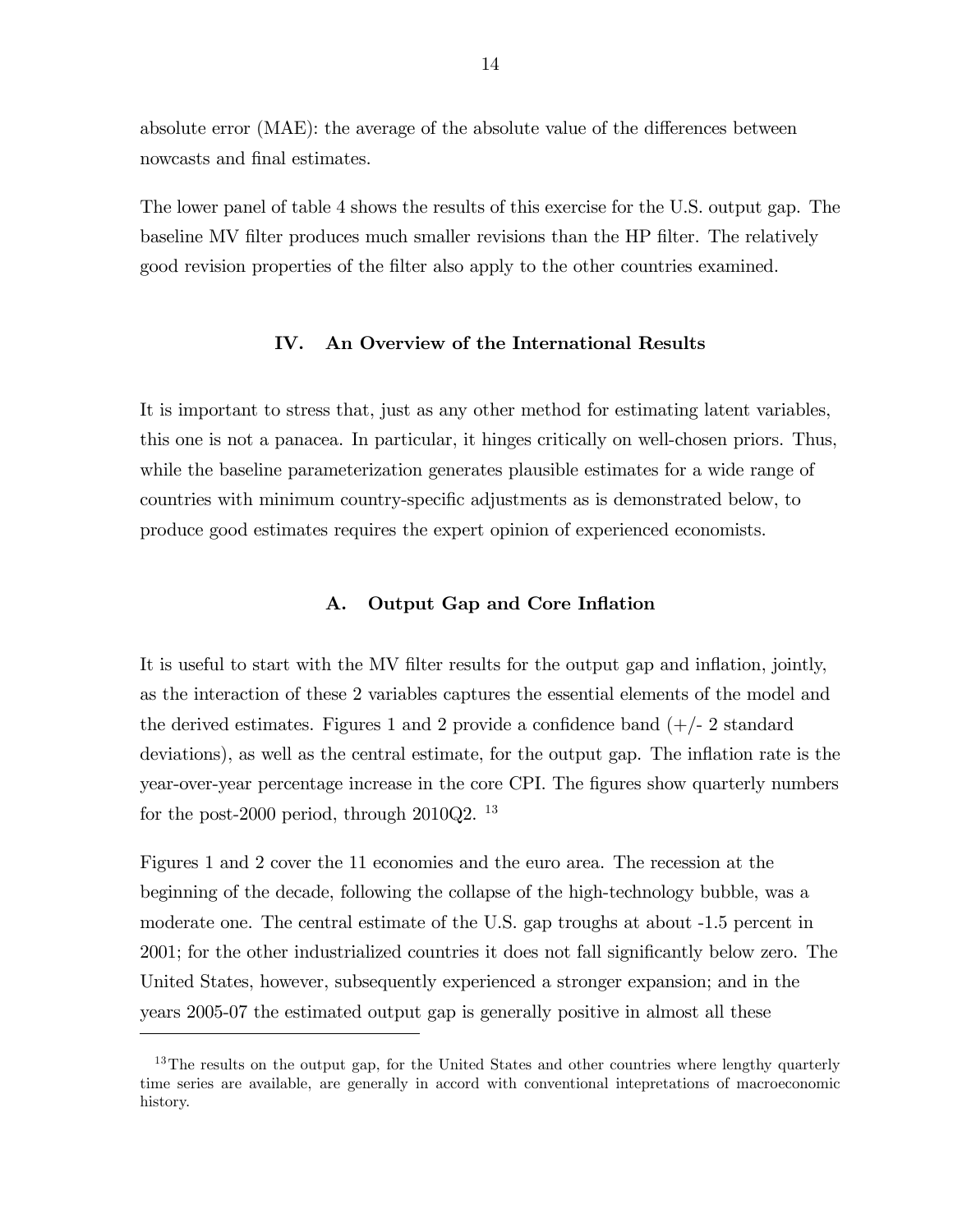economies. With the 2008-09 recession, the estimated gaps show a sharp drop, to a trough of about -5 percent for the United States.

Inflation broadly followed the direction that one would expect, given the estimated evolution of the output gap. In the United States, core inflation declined somewhat during the years of the negative gap, dipping brieáy below 2 percent, but rose in the second half of the decade, in line with the emergence of a positive gap. The influence of the gap on ináation is less visible in the other countries. Even in the United States the changes in core inflation were modest: in previous decades, positive values of the gap similar to those of 2005-07 were associated with much larger increases in inflation. On these grounds one might question whether the movements in the output gap during the 2000s were as large as the MV Ölter suggests. There are, however, several reasons not to be surprised by a reduced sensitivity of inflation. First, the credibility of the low inflation objective was firmly established by the late 1990s, as reflected in a wide body of evidence.<sup>14</sup> Inflation expectations became firmly anchored, at a low level, whereas in the previous decades they were adrift. Second, globalization muted the impact of a domestic output gap on prices; in particular, the vast increase in the export capacity of China and other newly industrialized economies reduced the ability of domestic Örms to raise prices in response to high demand. Third, asset prices may have absorbed inflationary pressure that would normally affect the core consumer basket.

#### B. Potential Output

Figures 3 and 4 show the estimated year-over-year growth rate of potential GDP, with a confidence band, as well as the growth rate of actual GDP. The estimated growth of potential is correlated with actual growth. But, as one would expect, the estimated movements of potential are relatively smooth, such that the gap in most countries accounts for most of the short-term fluctuations in GDP (an apparent exception is the United Kingdom). Moreover, there is typically a short delay in the peaks and troughs of estimated potential behind actual growth.

The forecast suggests low potential growth in 2010 for most countries before the

 $14$ See, for example, Mishkin (2007), for a broad survey of the evidence for the United States, and Laxton and N'Diaye (2002) for international evidence.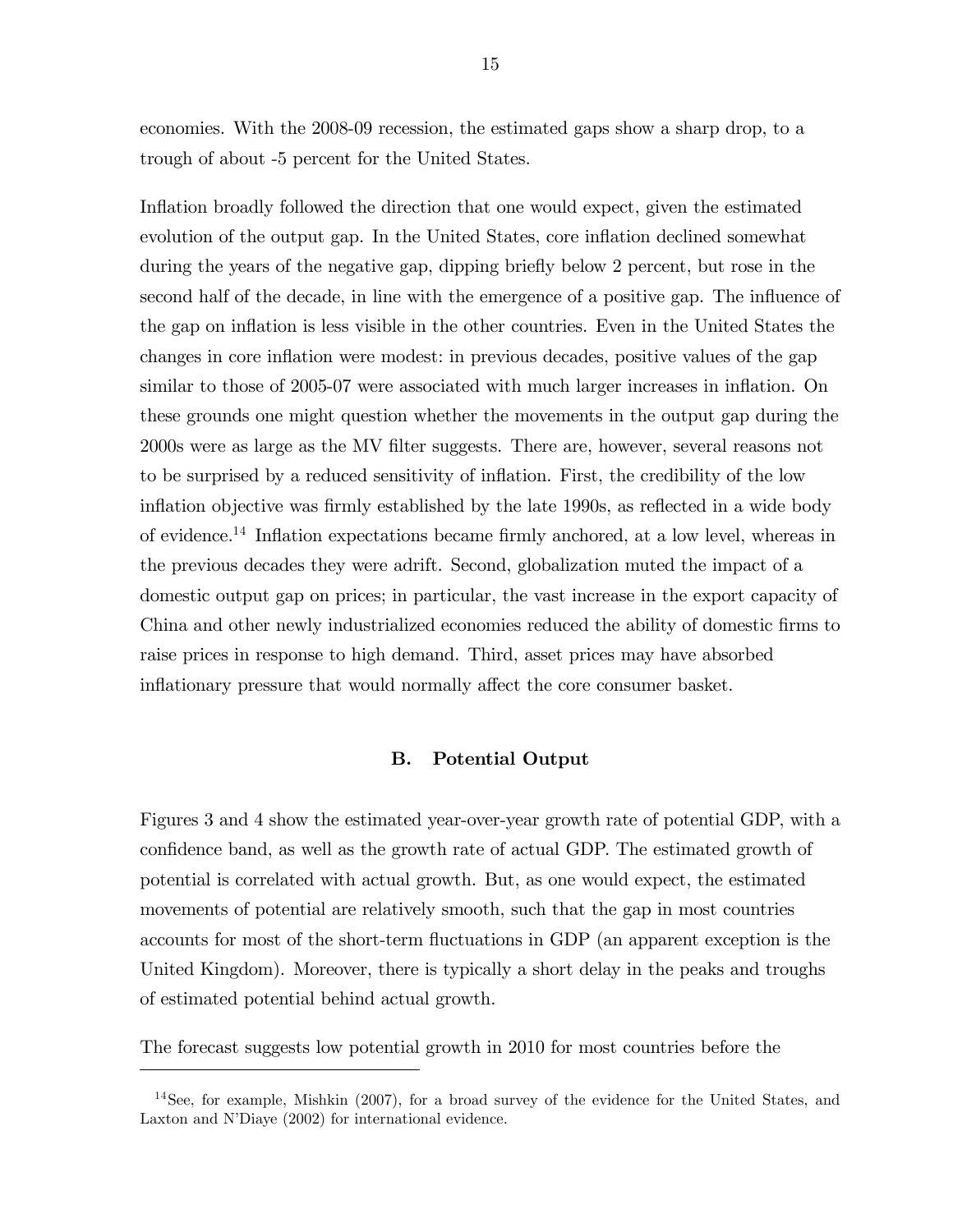steady-state rate is re-established. In contrast, the forecast for China shows a mild decline from a strongly positive growth path (figure 4).

The 2-standard-deviation confidence band is about  $+/-1$  percent points of the central estimate of potential growth.

# C. Unemployment Rate and NAIRU

The MV filter estimates suggest that movements in the NAIRU are procyclical, and can be large (see figures  $5$  and  $6$ ). Moreover, the estimates have quite different trends in different countries.

The estimates for the United States show a trough at about 5 percent in 2001 (following a 20-year downtrend). After this, the estimated NAIRU rises steadily for a while, to exceed the calculated steady-state value by 2005. Following the onset of the Önancial crisis, the estimate climbs sharply. The chart for the U.K. NAIRU has a similar profile to that of the United States, but with more gradual movements. With the exception of China, the other countries in figures  $5$  and  $6$ , show a generally declining, or flat, NAIRU over the years 2000-07.

The model indicates a rise in the NAIRU for most countries, in the period 2008-10. This can be attributed to lagged labor-market effects of the steep increase in actual unemployment  $2008-09 - a$  hysteresis phenomenon.

#### D. Estimates of Gaps

Figures 7 and 8 compare the MV estimates of 3 deviations from equilibrium, i.e. the estimated gaps for GDP, the unemployment rate, and capacity utilization. As one would expect, in the light of Okun's Law, the estimates indicate that the unemployment gap is strongly correlated with the current and lagged output gap; it is also apparent that the unemployment gap has smaller cyclical fluctuations. These results would reflect well known features of the labour market, such as labor hoarding and the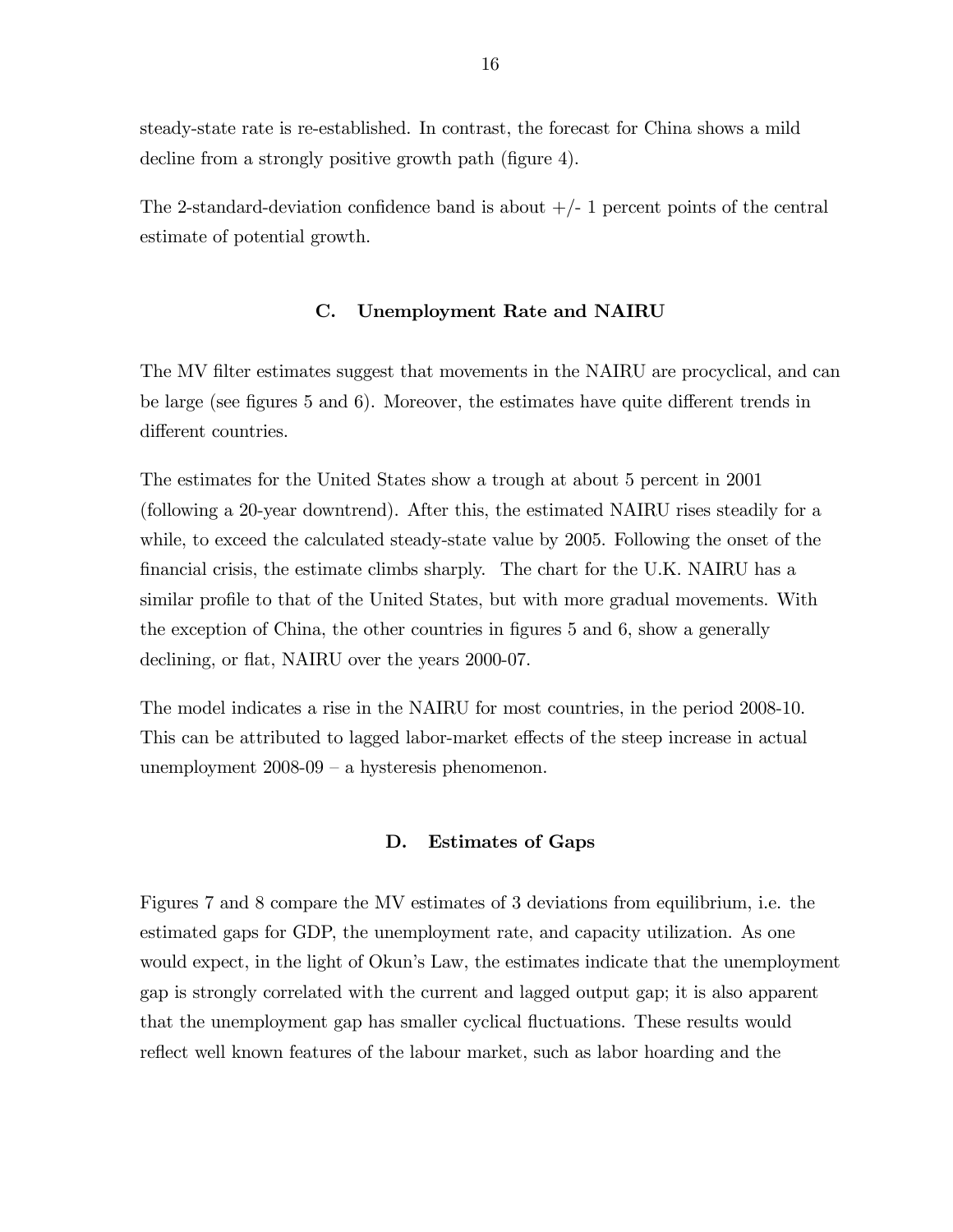discouraged-worker effect during recessions.<sup>15</sup> As regards the capacity utilization gap, pronounced volatility is evident in the amplitude of the cycles relative to those for output and unemployment gaps; the declines during recessions are especially steep.

The forecast reflects these differing cyclical characteristics. Thus, from the 2009 trough, the capacity utilization gap rebounds with a short lag behind the output gap, while the unemployment gap shows a later and more prolonged recovery.

# E. Variances of Output Gap Changes and Potential Growth

Figures 9 and 10 show the variance of output gap changes relative to the variance of actual output growth for each country, over horizons stretching from 1 to 20 quarters. The conventional view  $-$  at least for industrialized economies  $-$  is that changes in output gaps dominate short-term changes in GDP, while changes in potential dominate the long-run trend. Thus, one expects the line for the relative variance of output gap changes to start above 0.5 in quarter 1, and thereafter to fall towards zero. This is confirmed in the figures.

#### F. Refining Estimates: Adding Information to The Model

As stated before, the baseline parameterization of the MV filter stems from the application of a generalized approach, with minimal country-specific prior information. While this approach produces plausible results across countries, the estimates can readily be refined further in our framework. More detailed information could be used to fine-tune the prior distributions in the estimation procedure or, more directly, we could use outside estimates for one or more of the unobservable variables in the model.

For example, we re-estimated the Canadian model, using the Bank of Canada estimate of the output gap in place of the baseline model estimate. Through the 1990s and 2000s, both have a rising trend, but the Bank of Canada estimate has more cyclical variance (figure 11). Moreover, the model estimate has a positive gap (excess demand) emerging in 1999 and lasting until 2008, whereas the Bank of Canada estimate indicates

 $15$ Okun (1962) provided a thorough discussion of these features.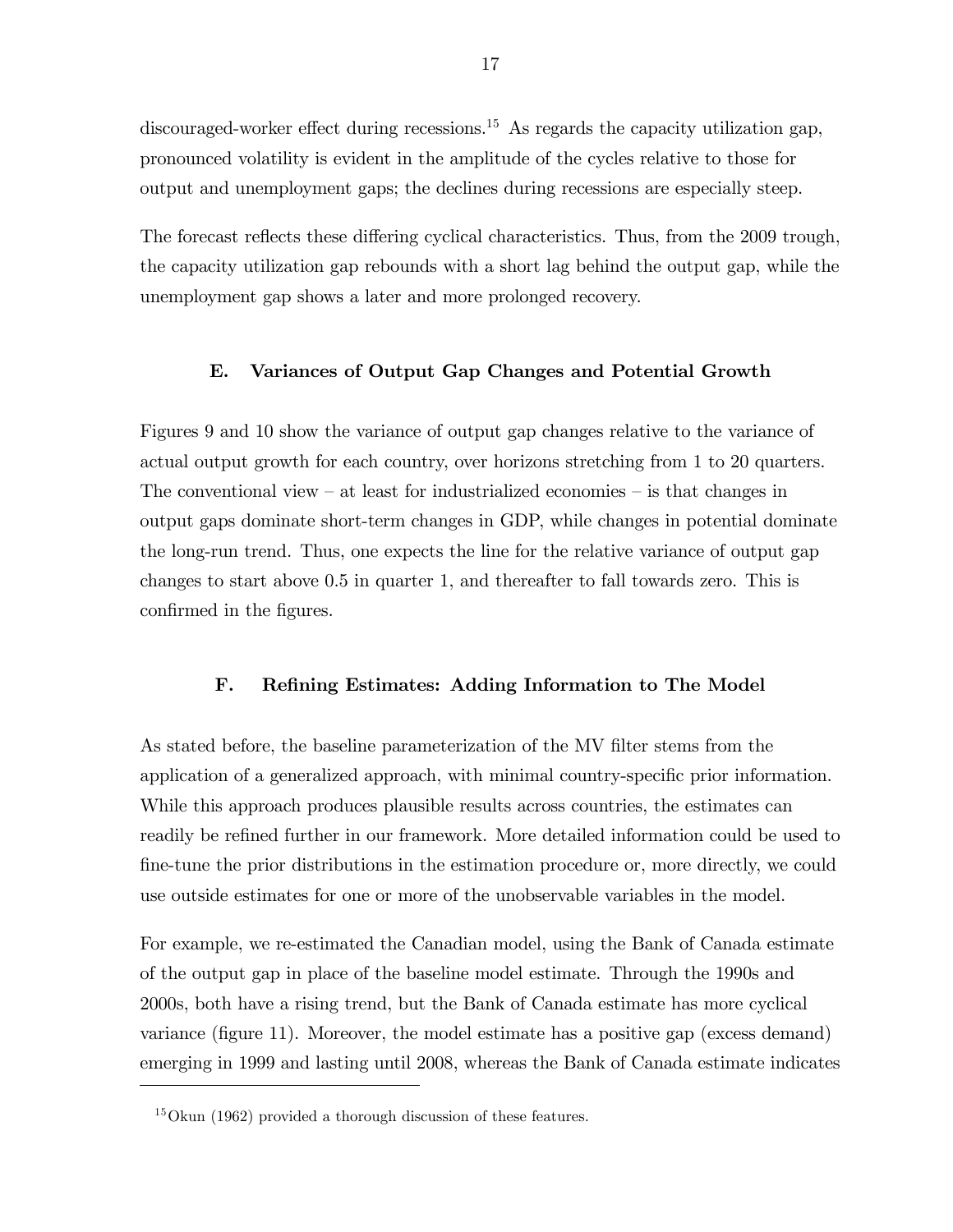a negative gap 2001-04. It turns out that imposing the central bank estimate on the model makes a material difference to the MV filter estimate of the unemployment gap for Canada (lower panel, figure 11). What had been a chronic positive gap after 1998, which may be difficult to rationalize in view of the stable behavior of core inflation, now disappears: significant positive estimates do not emerge until after 2005.

# V. Conclusions

We applied the MV filter, based on a small macroeconomic model, to a wide range of economies, deriving estimates and confidence intervals for potential output and other latent variables. In ex post forecasting exercises for numerous countries, the MV filter performs well relative to a random walk. Moreover, revisions to current estimates of the output gap, implied by a later data set, with much longer time series, are substantially less with the MV filter when compared to the HP filter. This is a substantial advantage for current analysis.

The MV estimates confirm that the growth rate of potential GDP varies substantially over time. Marked changes in the growth rate are correlated with the business cycle. However, the estimated gaps between actual and potential output also show important fluctuations, consistent with the historical movements in inflation.

Future work will apply the model to a larger number of countries, and the results will be refined by tailoring the priors to each country. We will also conduct more robustness checks, such as evaluating how the model performed in previous recessions and comparing the model to more sophisticated models of potential output.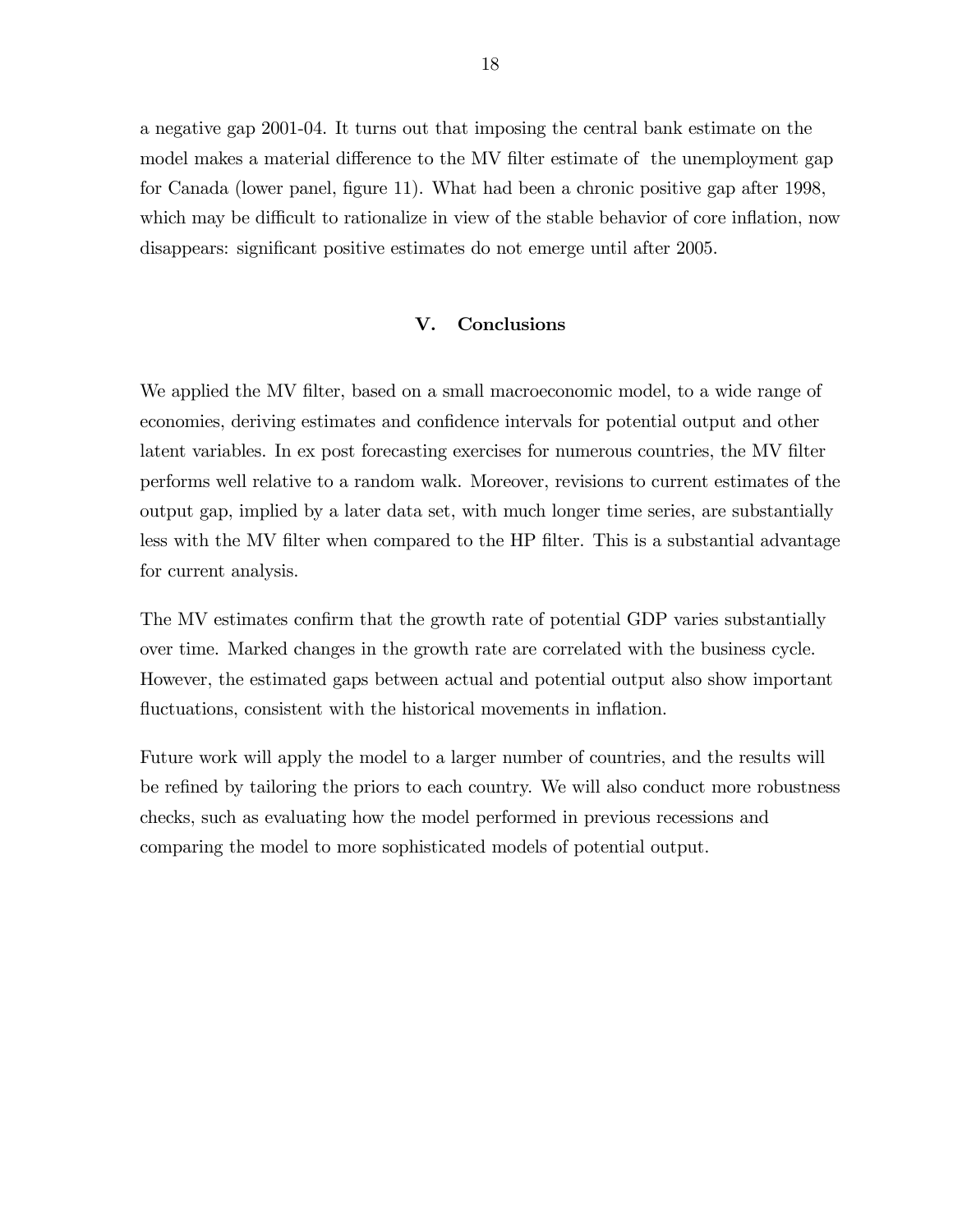# VI. Appendix: Maximum Regularized Likelihood

Let  $\theta$  be a vector of parameters, let Y be the data and  $L(\theta; Y)$  be the data likelihood function. Then the objective function is

$$
\max_{\theta} \log L(\theta;Y) - p \Sigma_i \frac{(\theta_i - \bar{\theta}_i)^2}{\sigma_{\bar{\theta}_i}^2}
$$

where  $\theta_i \in [\theta_i^L]$  $_{i}^{L},\theta_{i}^{U}].$ 

This method can be interpreted as a simple Bayesian technique where the prior for each parameter is a normal distribution with mode  $\bar{\theta}_i$  and variance  $\frac{1}{p}\sigma_{\bar{\theta}_i}^2$ , truncated at  $\theta_i^L$ i from below and  $\theta_i^U$  $i$  from above. The parameter estimate can be seen as the mode of the posterior distribution.

Notice that the smaller p, the looser the prior for each parameter, for any given  $\sigma_{\bar{\theta}_i}^2$ . We use  $p = 1$  so that the numbers presented in Table 3 are readily interpreted as the standard deviations of the priors. For more information on the technique, please see (Ljung, 1999).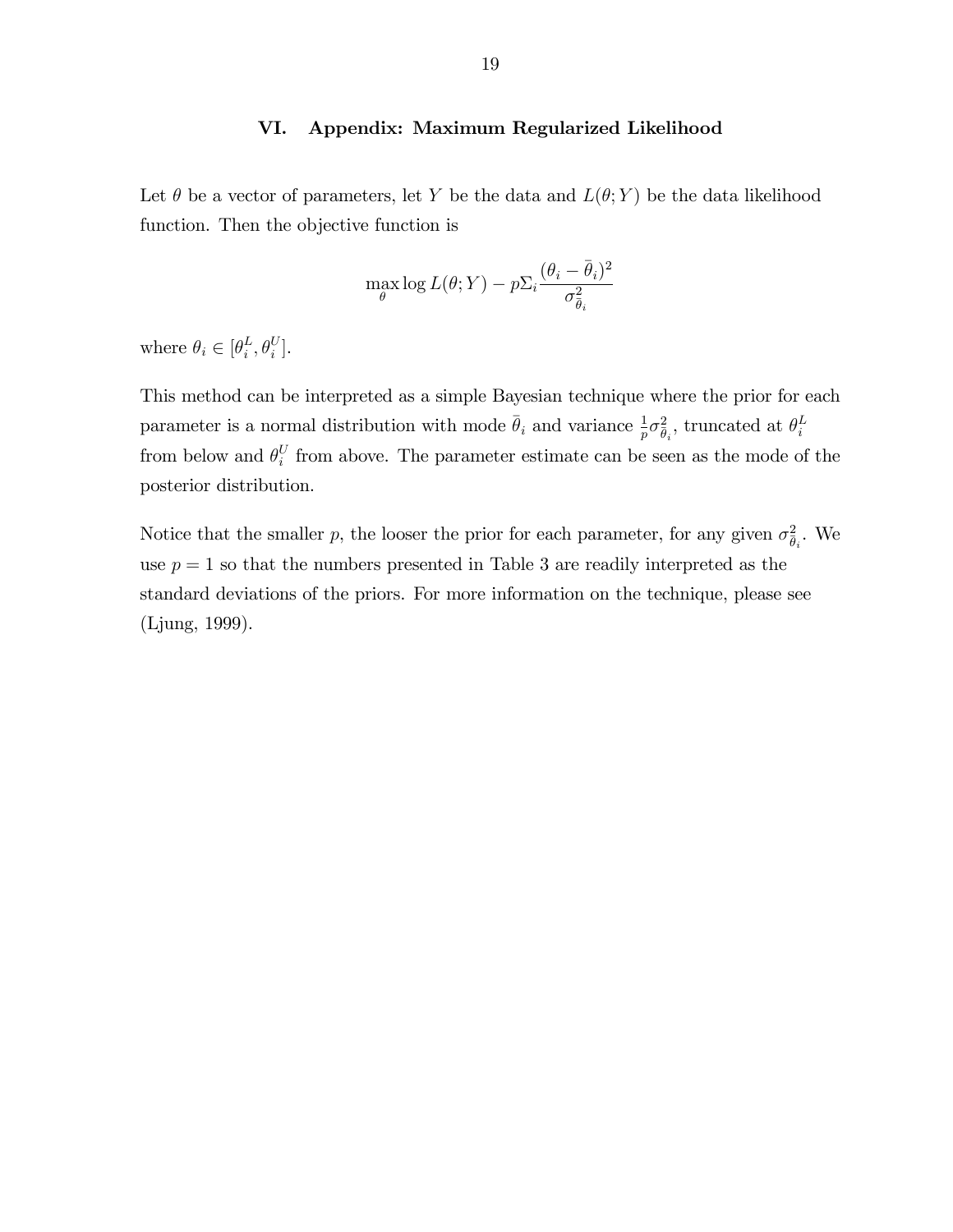#### References

- Ball, L., 2009, "Hysteresis in Unemployment: Old and New Evidence," NBER Working Paper No. 14818 (March).
- Barnett, R., S. Kozicki, and C. Petrinec, 2009, "Parsing Shocks: Real-Time Revisions to Gap and Growth Projections for Canada," Federal Reserve Bank of St. Louis Review, pp.  $247-265$  (July-August).
- Benes, J., and P. N'Diaye, 2004, "A Multivariate Filter for Measuring Potential Output and the NAIRU: Application to The Czech Republic,î IMF WP/04/45.
- Blanchard, O., and L.H. Summers, 1986, "Hysteresis and the European Unemployment Problem," NBER Working Paper No. 1950 (June).
- Butler, L., 1996, The Bank of Canadaís New Quarterly Projection Model, Part 4. A Semi-Structural Method to Estimate Potential Output: Combining Economic Theory with a Time-Series Filter, Technical Report No. 77 .
- European Central Bank, Monthly Bulletin, 2009 (July).
- European Commission, 2009, "Impact of the Current and Financial Crisis on Potential Output," Directorate-General for Economic and Financial Affairs, Occasional Papers 49 (June).
- Freedman, C., 1989, "Monetary Policy in the 1990s: Lessons and Challenges," in Monetary Policy Issues in the 1990s, Symposium of the Federal Reserve Bank of Kansas City, pp. 1-45 (Kansas City: Federal Reserve Bank of Kansas City).
- Fortin, P., 1991, "The Phillips Curve, Macroeconomic Policy and the Welfare of Canadians," The Canadian Journal of Economics, Vol. 24, No. 4, pp. 774–803 (Nov.)
- Furceri, D., and A. Mourougane, 2009, "The Effect of Financial Crises on Potential Output: New Empirical Evidence from OECD Countries," Economics Department, Working Paper No. 699, OECD.

Hodrick, R.J., and E.C. Prescott, 1997, "Post-War U.S. Business Cycles: An Empirical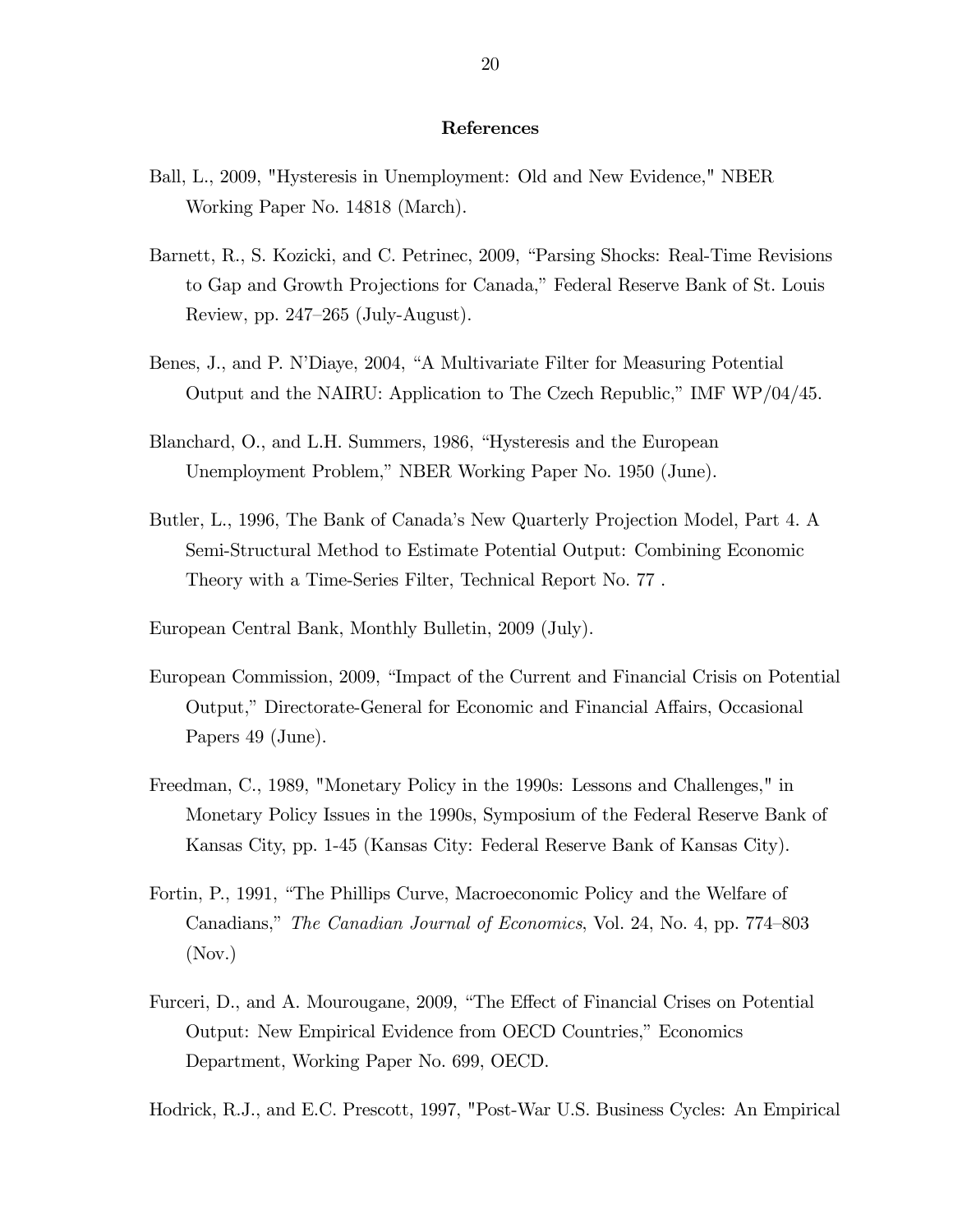Investigation," Journal of Money, Credit and Banking, Vol. 29(1), pp. 1–16

- International Monetary Fund, 2009, "Global Prospects and Policies," World Economic Outlook, (October), Chapter I, World Economics and Financial Surveys (Washington, DC: International Monetary Fund).
- Koopman, G-J., and I.P. Székely, 2009, "Impact of the Current Economic and Financial Crisis on Potential Output," European Commission Directorate-General for Economic and Financial Affairs, Occasional Papers, forthcoming.
- Juillard, M., O. Kamenik, M. Kumhof, and D. Laxton, 2007, "Measures of Potential Output from an Estimated DSGE Model of the United States," paper presented at a workshop on Issues in Measuring Potential Output, Ankara Turkey, January 16, 2007.
- Kuttner, K.N., 1994, "Estimating Potential Output as A Latent Variable," Journal of Business and Economic Statistics, Vol. 12, pp. 361–68.
- Laxton, D., and P. N'Diaye, 2002, "Monetary Policy Credibility and the Unemployment-Inflation Trade-Off: Some Evidence from 17 Industrial Countries," IMF Working Paper WP02/220.
- Laxton, D., and R. Tetlow, 1992, "A Simple Multivariate Filter for the Measurement of Potential Output," Technical Report No. 59, (Ottawa: Bank of Canada) (June).
- Laubach, T., and J. C. Williams. 2003, "Measuring the Natural Rate of Interest," *Review of Economics and Statistics, Vol.* 85(4), pp. 1063–70 (November).
- Ljung, L., 1999, "System Identification: Theory for the User," Prentice-Hall: New Jersey.
- Mishkin, F.S., 2007, "Ináation Dynamics," Annual Macro Conference, Federal Reserve Bank of San Francisco, March. http://www.federalreserve.gov/newsevents/speech/Mishkin20070323a.htm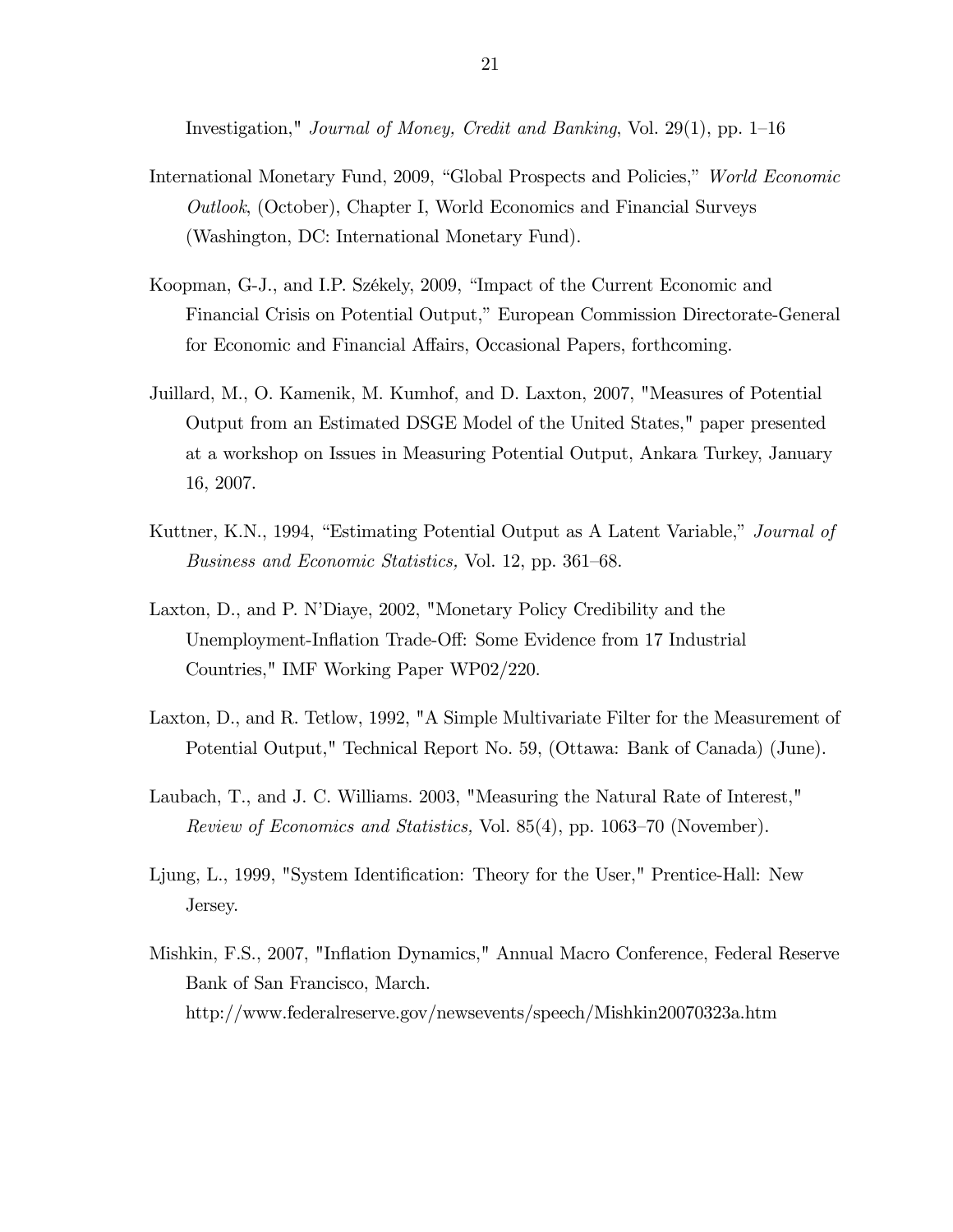- Okun, A.M., 1962, "Potential GNP: Its Measurement and Significance," in Proceedings of the Business and Economic Statistics Section, pp. 98–104 (Washington: American Statistical Association).
- Orphanides, A., 2001, "Monetary Policy Rules Based on Real-Time Data," American  $Economic Review$ , Vol. 91(4), pp. 964–85 (September).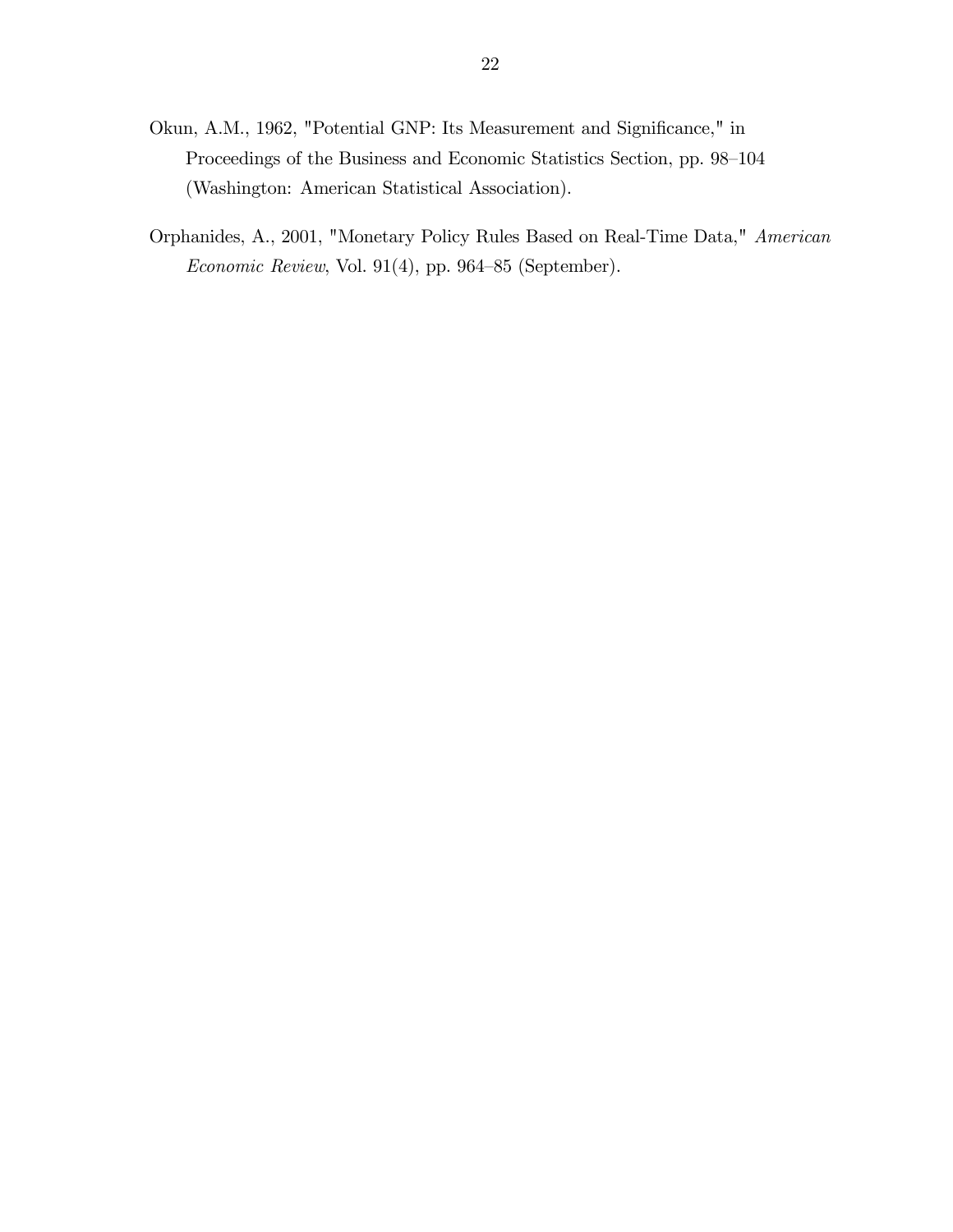| Country Name | Ĥ    | $G^{ss}$ | $II^{ss}$ |
|--------------|------|----------|-----------|
| U.S.         | 0.70 | 2.14     | 5.80      |
| Germany      | 0.64 | 1.16     | 7.55      |
| U.K.         | 0.67 | 2.00     | 5.42      |
| France       | 0.63 | 1.36     | 6.95      |
| Italy        | 0.61 | 0.70     | 7.40      |
| Canada       | 0.70 | 1.96     | 6.10      |
| Euro area    | 0.62 | 1.32     | 8.43      |
| Australia    | 0.70 | 3.17     | 4.70      |
| Norway       | 0.70 | 2.01     | 3.50      |
| New Zealand  | 0.70 | 2.36     | 4.52      |
| $S$ pain     | 0.62 | 1.59     | 14.72     |
| China        | 0.50 | 9.18     | 4.00      |
|              |      |          |           |

Table 1: Country-specific steady-state priors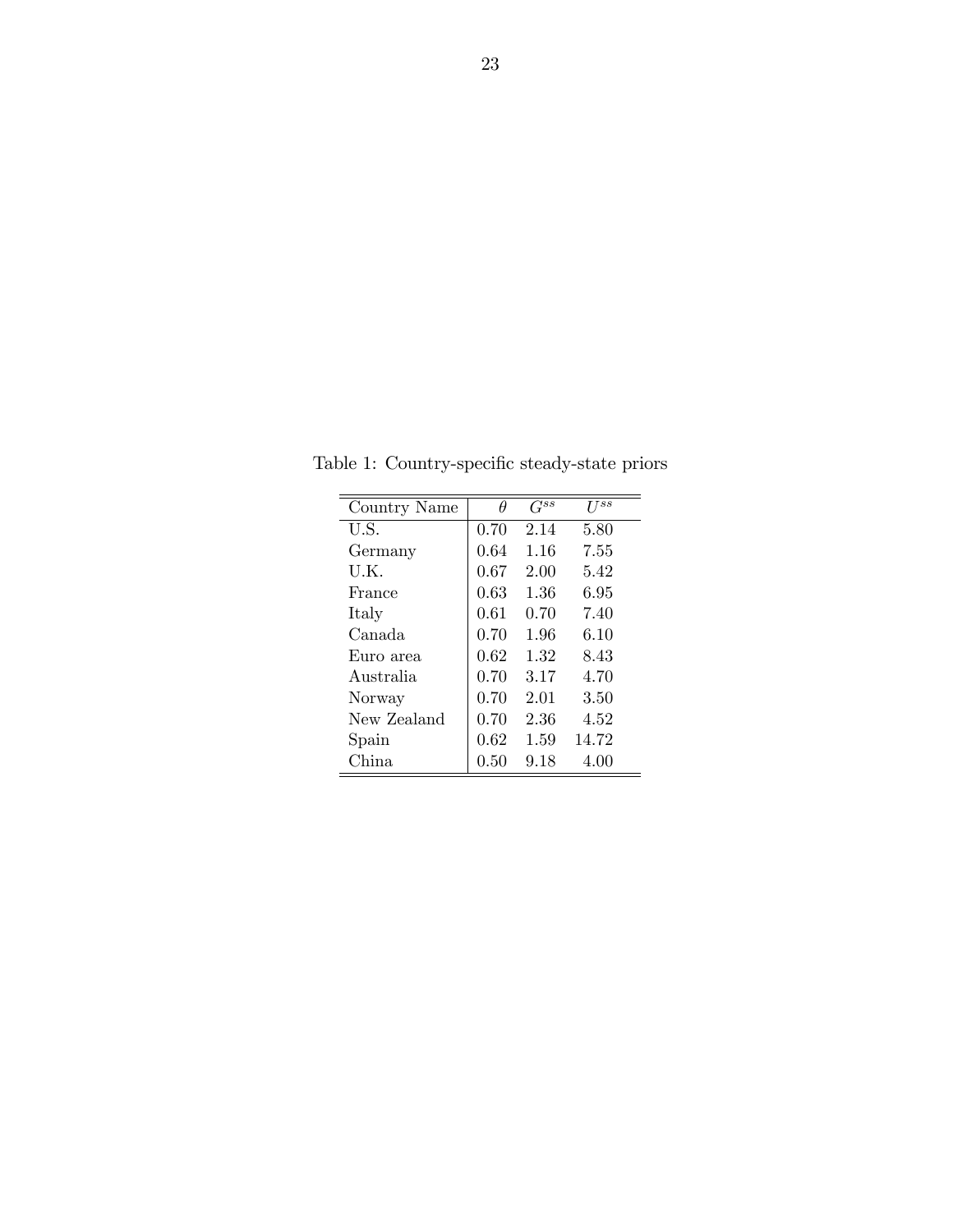Table 2: Data Sources (United States)

| United States  |                                                        |
|----------------|--------------------------------------------------------|
|                | Gross Domestic Product (SAAR, Bil.Chn.2000.Dollars)    |
| $\overline{C}$ | Capacity utilization in manufacturing sector (Haver)   |
| $\pi$ 4        | Year-over-year rate of core CPI inflation (Haver)      |
| $\pi 4^{LTE}$  | Long term inflation expectations (Consensus Economics) |
|                | Civilian unemployment rate (SA, percent)               |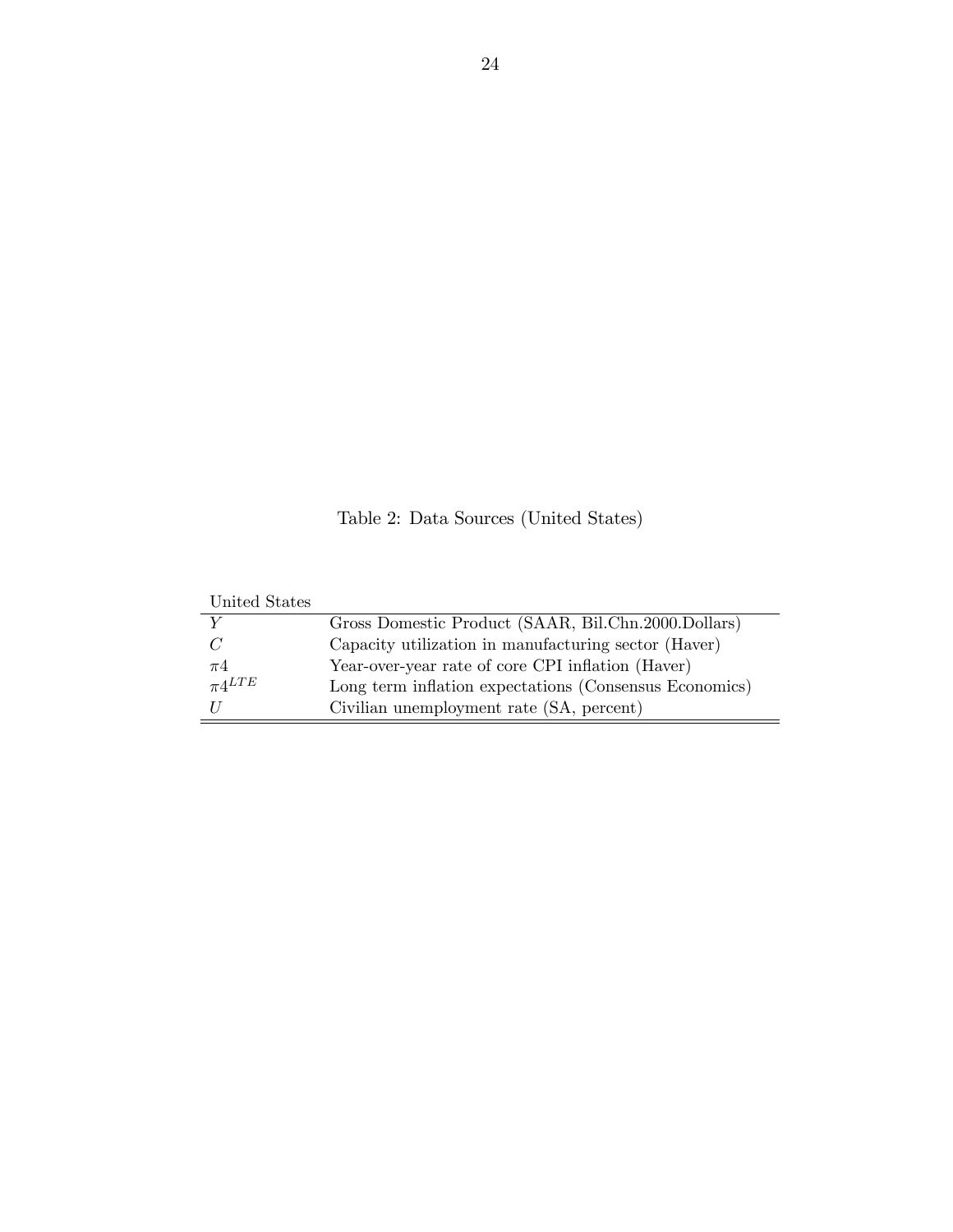| Parameter                                 | Prior |            |       | Posterior  |  |  |
|-------------------------------------------|-------|------------|-------|------------|--|--|
|                                           | Mode  | Dispersion | Mode  | Dispersion |  |  |
| $G_{SS}^{\overline{Y}}$                   | 2.140 | 0.300      | 2.143 | 0.021      |  |  |
| $U^{ss}$                                  | 5.800 | 0.300      | 5.801 | 0.023      |  |  |
| $\theta$                                  | 0.700 | 0.030      | 0.700 | 0.037      |  |  |
| $\beta$                                   | 0.400 | 0.300      | 0.176 | 0.019      |  |  |
| Ω                                         | 0.500 | 0.300      | 0.265 | 0.036      |  |  |
| $\phi_1$                                  | 0.800 | 0.150      | 0.729 | 0.018      |  |  |
| $\phi_2$                                  | 0.300 | 0.150      | 0.241 | 0.014      |  |  |
| $\kappa_1$                                | 0.100 | 0.600      | 0.353 | 0.020      |  |  |
| $\kappa_2$                                | 1.500 | $1.500\,$  | 1.421 | 0.021      |  |  |
| $\omega$                                  | 3.000 | 1.500      | 2.796 | 0.071      |  |  |
| $\lambda$                                 | 2.000 | 3.000      | 2.078 | 0.214      |  |  |
| $\alpha$                                  | 0.900 | 0.150      | 0.895 | 0.399      |  |  |
| $\tau$                                    | 0.100 | 0.150      | 0.113 | 0.426      |  |  |
| $\delta$                                  | 0.500 | 0.150      | 0.496 | 0.018      |  |  |
| $\rho_1$                                  | 0.800 | 0.150      | 0.821 | 0.018      |  |  |
| $\rho_2$                                  | 5.000 | 3.000      | 5.145 | 0.033      |  |  |
| $\sigma_{\varepsilon^{\pi 4}}$            | 0.500 | 0.300      | 0.556 | 0.021      |  |  |
| $\sigma_{\varepsilon^u}$                  | 0.500 | 0.300      | 0.199 | 0.004      |  |  |
| $\sigma_{\varepsilon^c}$                  | 0.400 | 0.300      | 0.484 | 0.029      |  |  |
| $\sigma_{\varepsilon\overline{U}}$        | 0.100 | 0.150      | 0.079 | 0.008      |  |  |
| $\sigma_{\varepsilon^{G^{\overline{U}}}}$ | 0.100 | 0.150      | 0.087 | 0.039      |  |  |
| $\sigma_{\varepsilon^{\overline{Y}}}$     | 0.250 | 0.100      | 0.218 | 0.042      |  |  |
| $\sigma_{\varepsilon^{G^{\overline{Y}}}}$ | 1.000 | 0.300      | 0.925 | 0.013      |  |  |
| $\sigma_{\varepsilon\overline{C}}$        | 0.250 | 0.150      | 0.290 | 0.024      |  |  |
| $\sigma_{\epsilon G}$                     | 0.075 | 0.030      | 0.076 | 0.041      |  |  |
| $\sigma_{\varepsilon^{\pi 4^{LTE}}}$      | 0.300 | 0.300      | 0.081 | 0.042      |  |  |
| $\sigma_{\varepsilon}$ y                  | 1.000 | 0.300      | 0.892 | 0.004      |  |  |

Table 3: Maximum Regularised Likelihood (United States)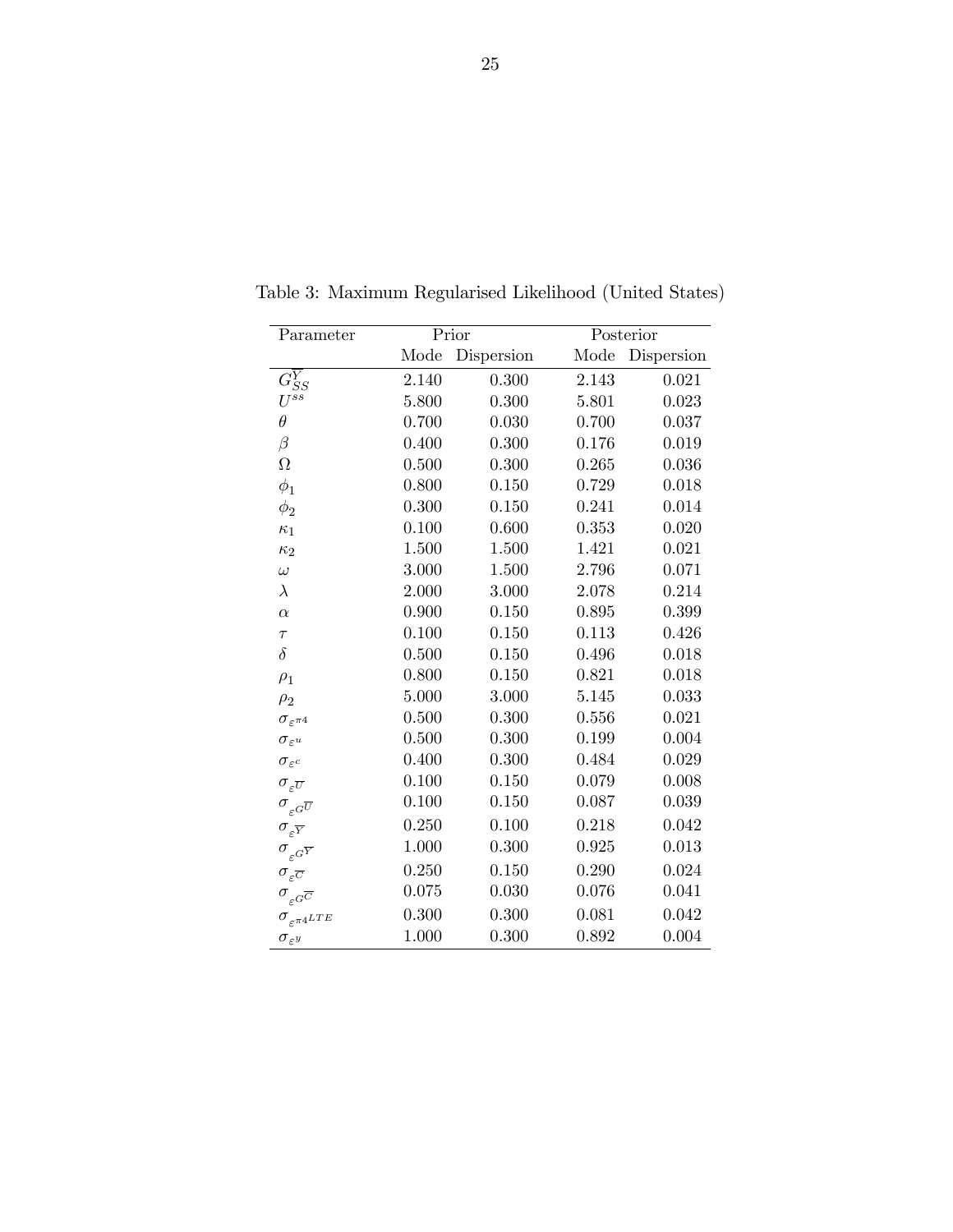Table 4: Forecasting and Real-Time Properties (United States)

| Forecasting year-over-year core CPI inflation (RMSE) | <i>quarters</i> ahead |             |       |       |
|------------------------------------------------------|-----------------------|-------------|-------|-------|
|                                                      | 1                     | 4           | 8     | 12    |
| <b>Baseline</b>                                      | 0.500                 | 1.338       | 1.870 | 2.186 |
|                                                      |                       |             |       |       |
| Random walk                                          | 0.555                 | 1.602 2.307 |       | 2.628 |
|                                                      |                       |             |       |       |
|                                                      |                       |             |       |       |
| Estimating the output gap (MAE)                      | End                   |             |       |       |
|                                                      | point                 |             |       |       |
| <b>Baseline</b>                                      | 0.365                 |             |       |       |
|                                                      |                       |             |       |       |
| HP filter                                            | 1.242                 |             |       |       |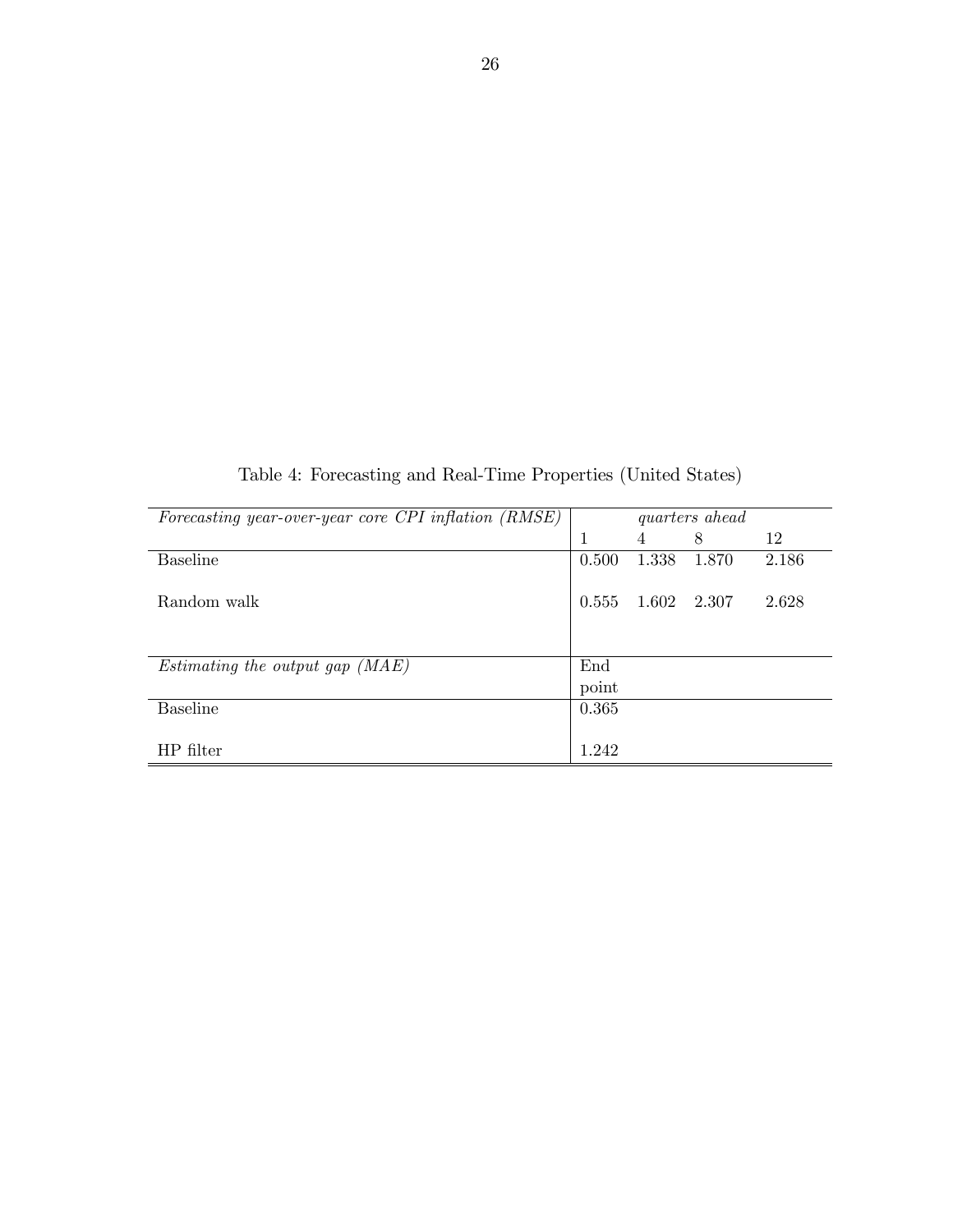

Figure 1: Output Gap Estimate with 2-Standard Deviation Confidence Interval, and Core Inflation (percent)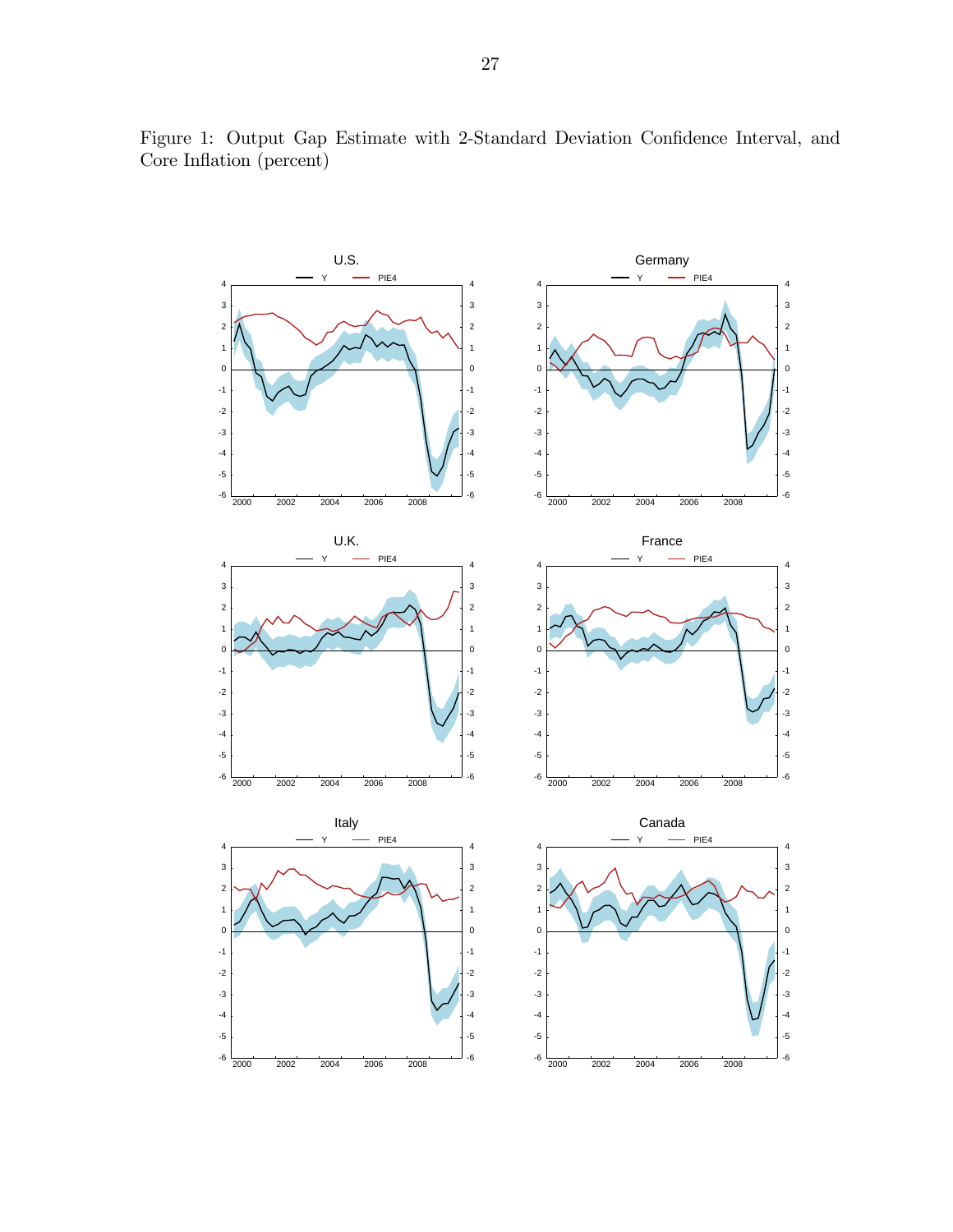

Figure 2: Output Gap Estimate with 2-Standard Deviation Confidence Interval, and Core Inflation (percent)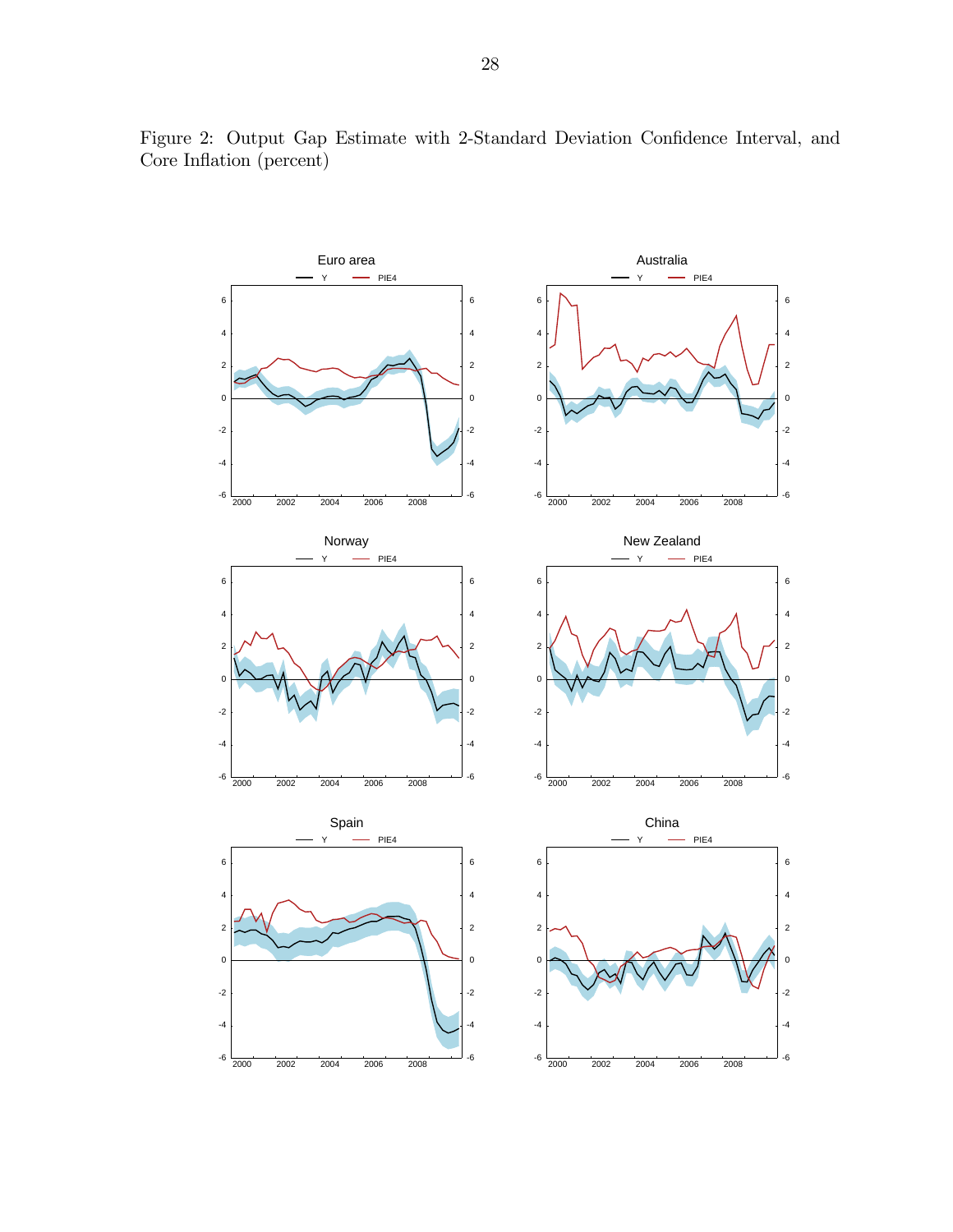

Figure 3: Year/Year Growth in Potential Output with 2-Standard Deviation Confidence Interval (percent)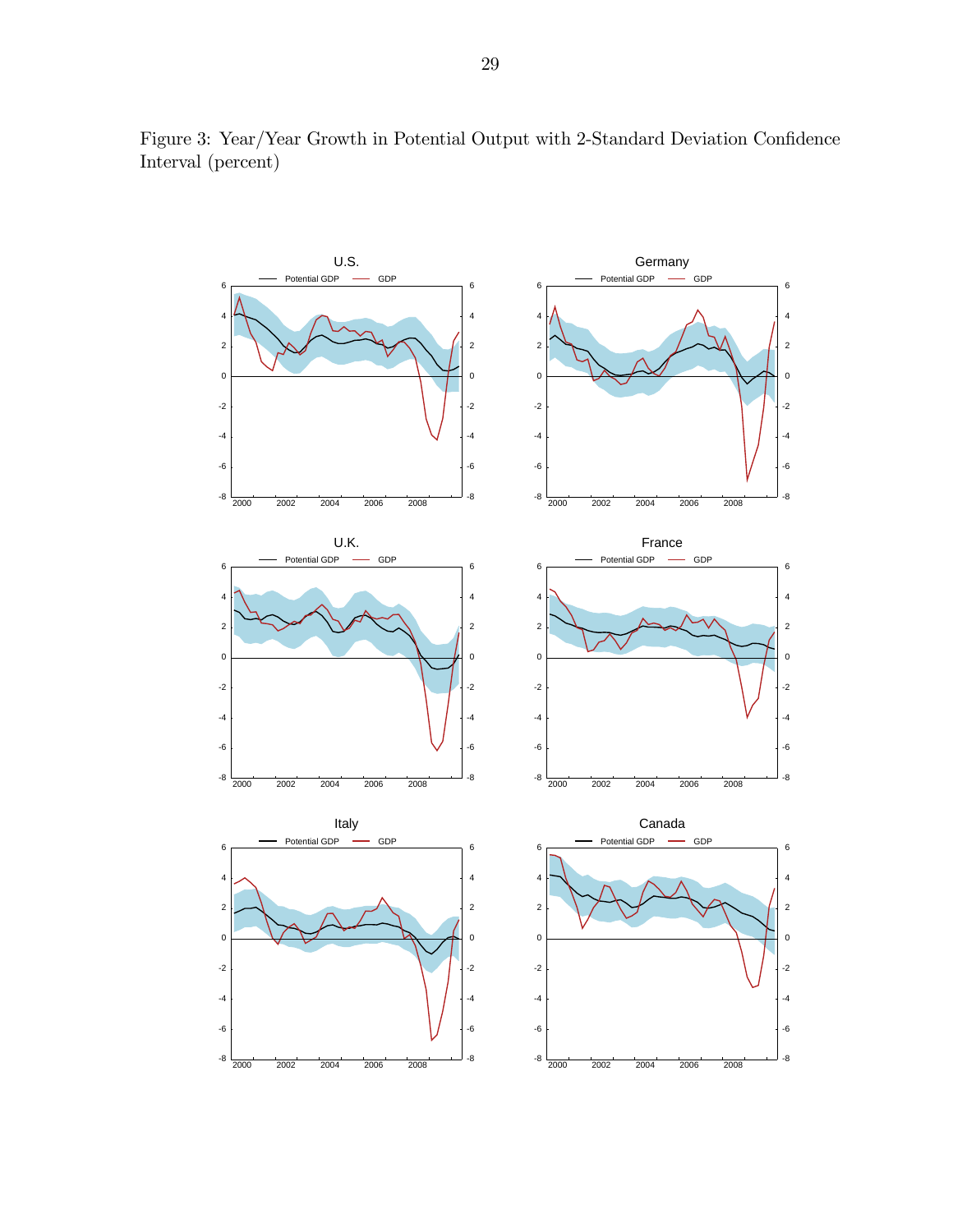

Figure 4: Year/Year Growth in Potential Output with 2-Standard Deviation Confidence Interval (percent)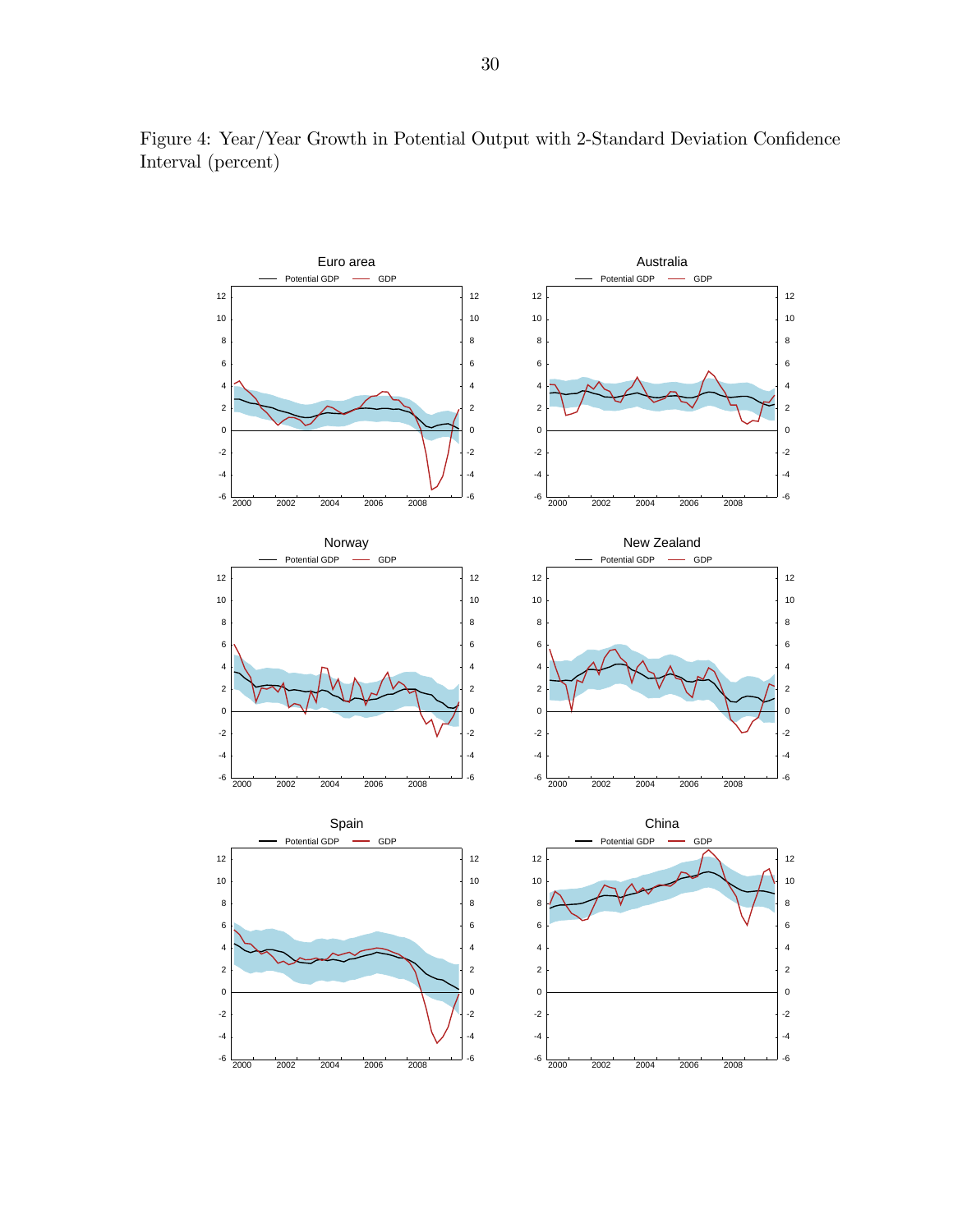

Figure 5: NAIRU Estimate with 2-Standard Deviation Confidence Interval, and Unemployment Rate (percent)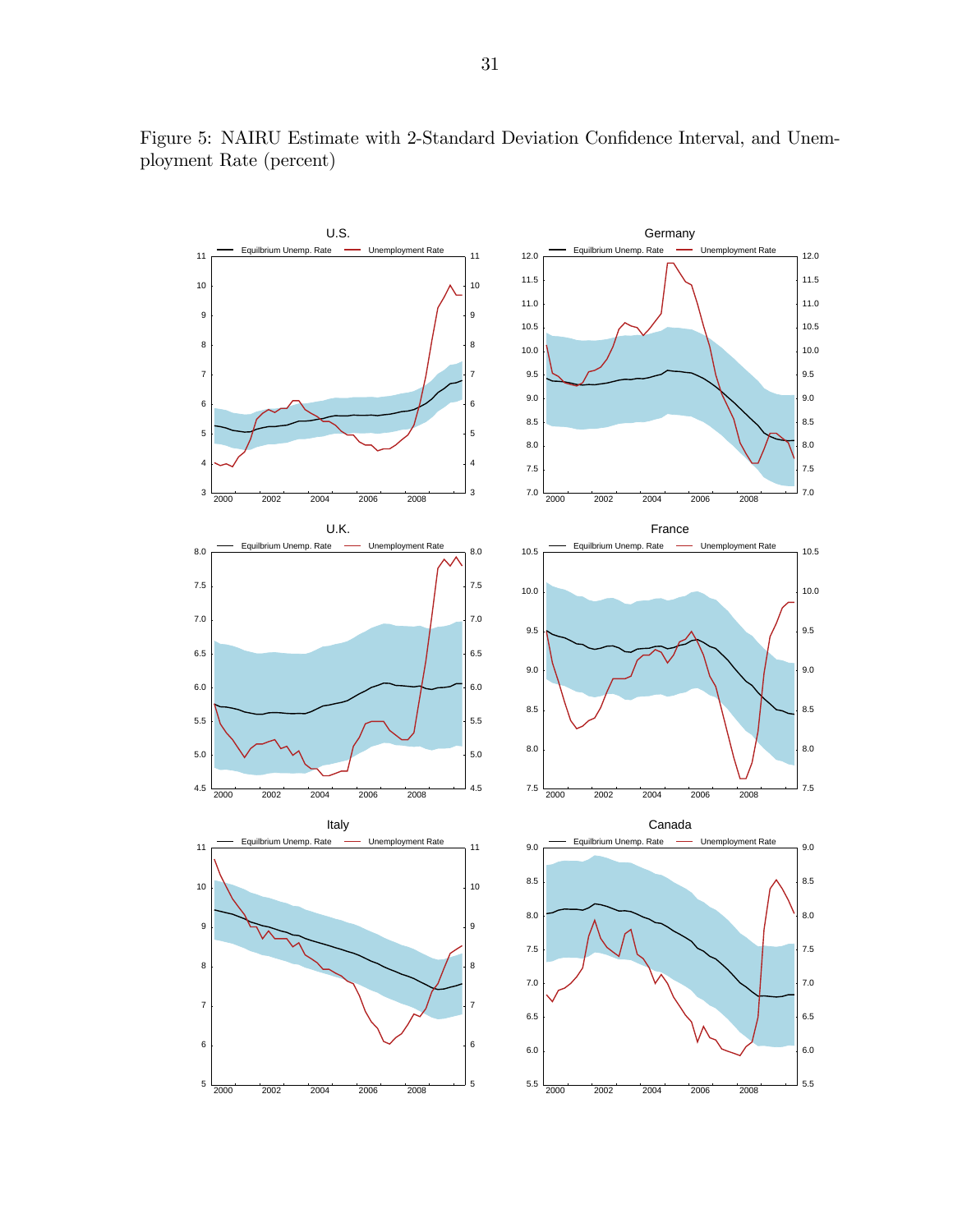

Figure 6: NAIRU Estimate with 2-Standard Deviation Confidence Interval, and Unemployment Rate (percent)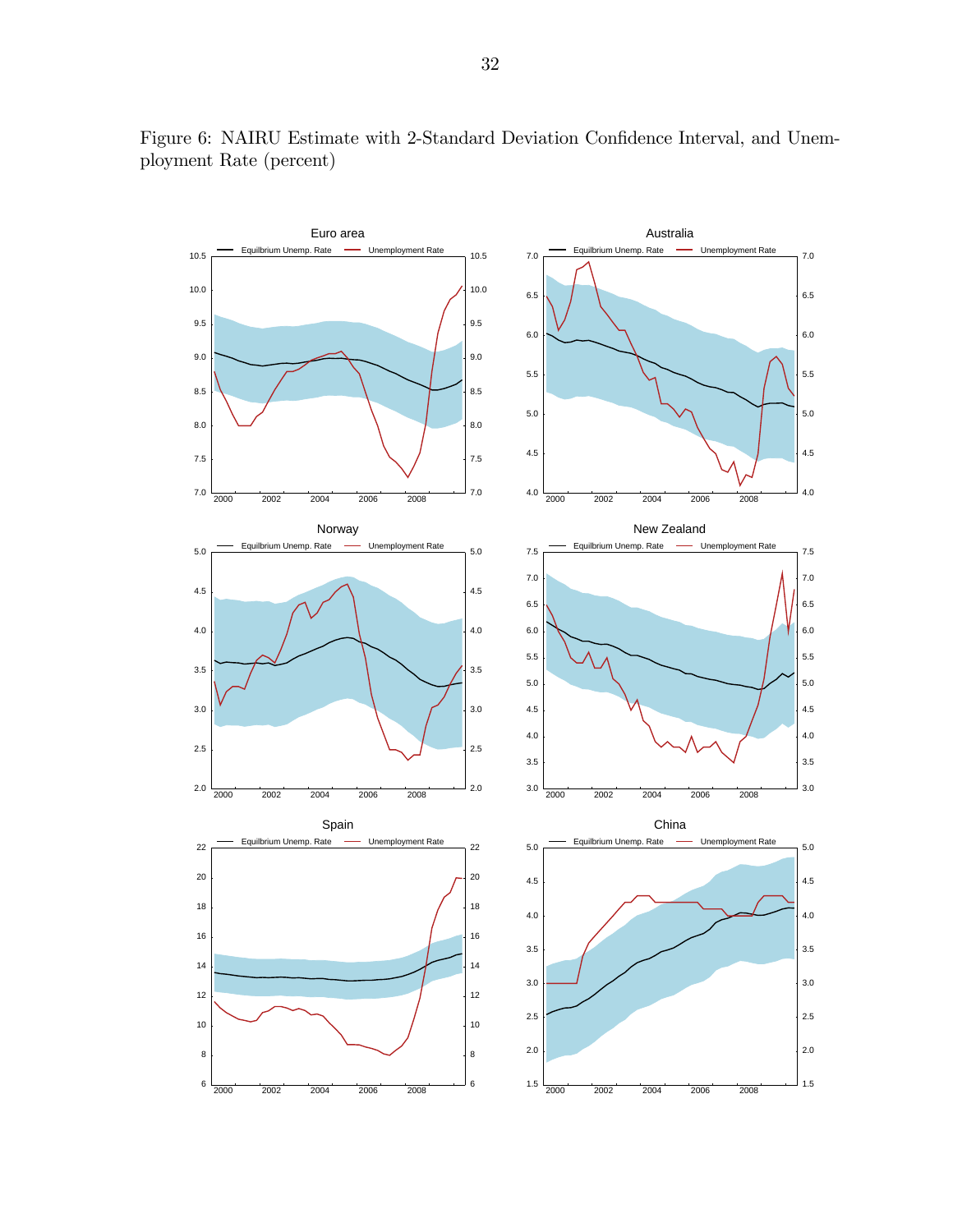

Figure 7: Output Gap, Unemployment Gap, and Capacity Utilization Gap (percent)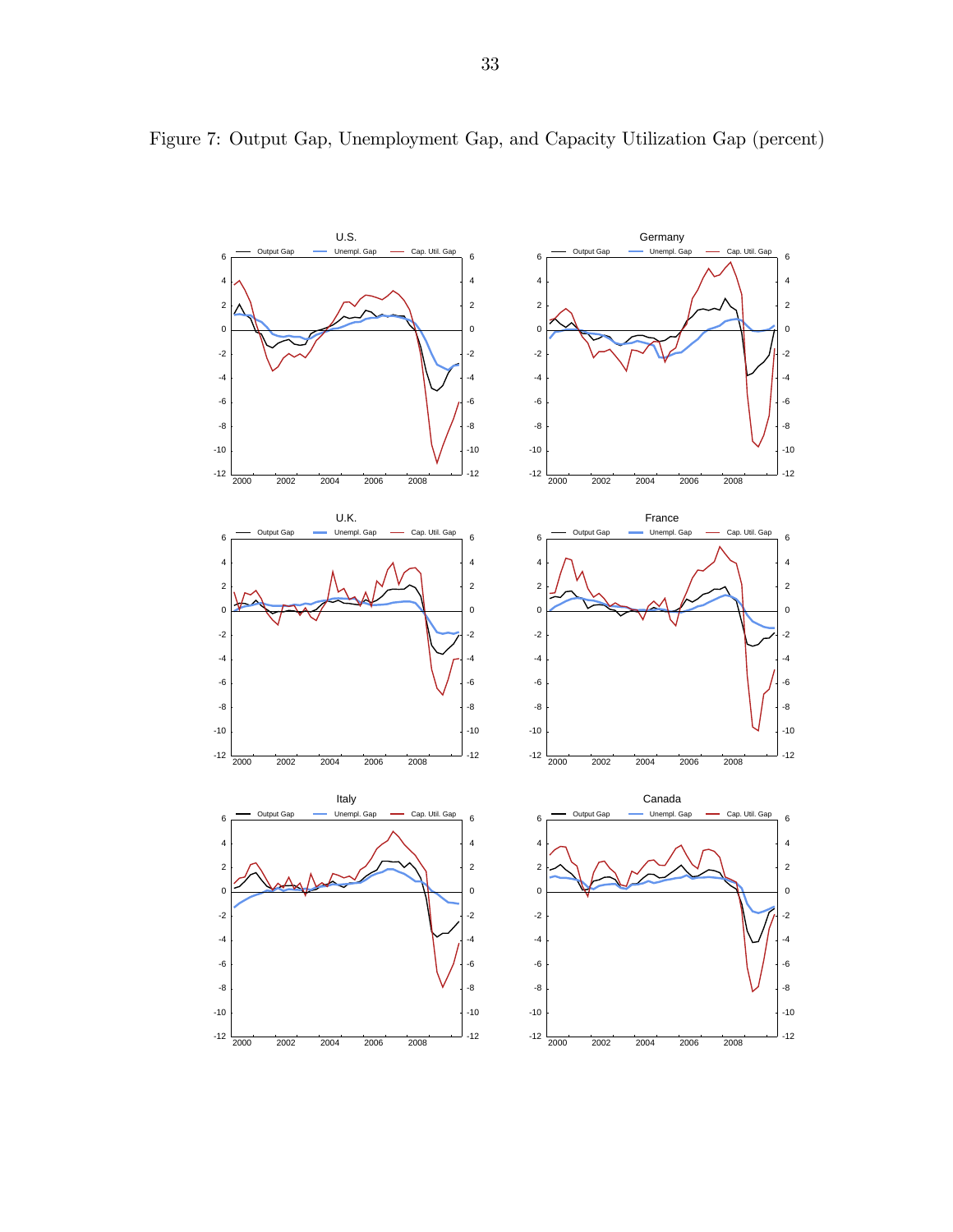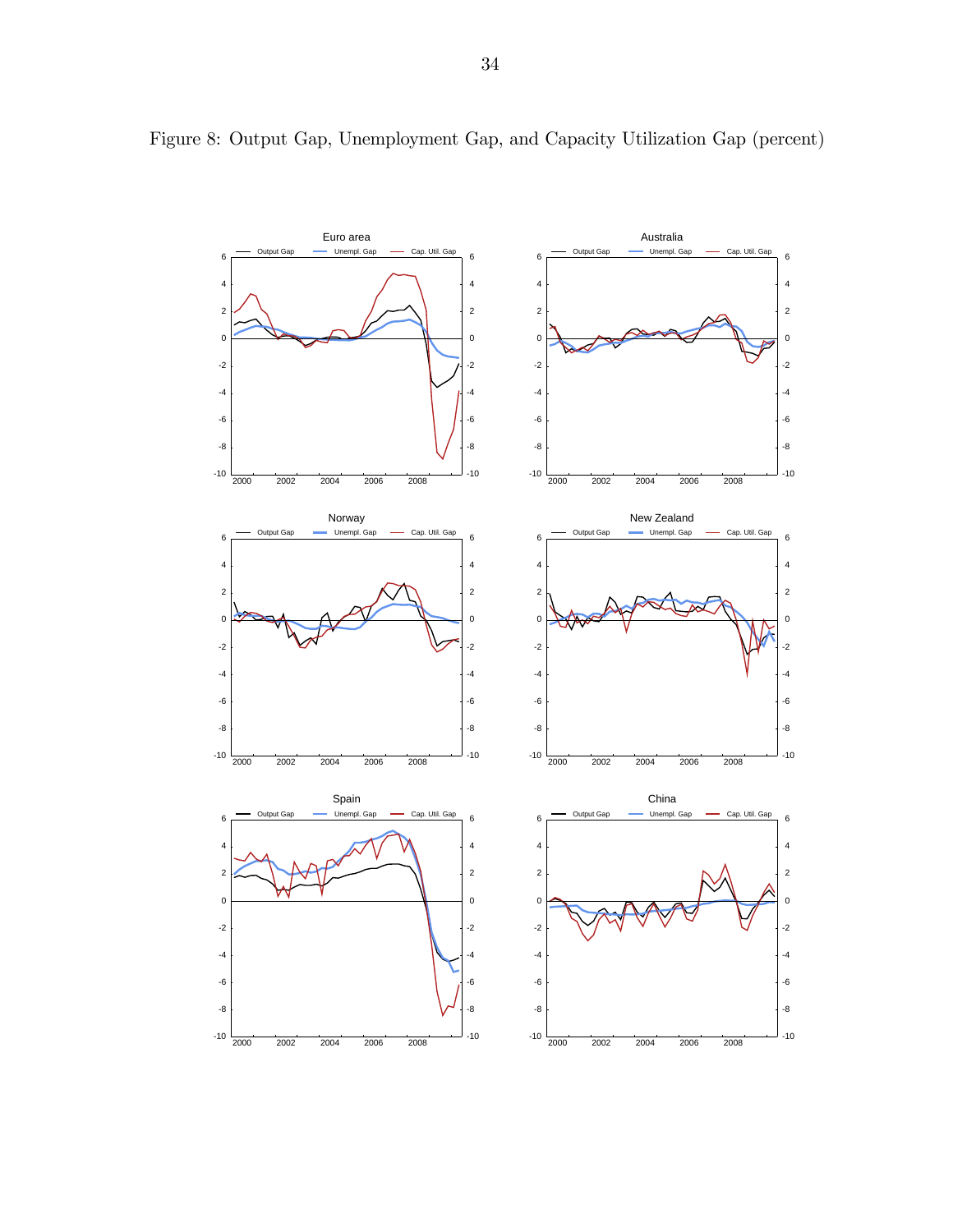

Figure 9: Variance of Output Gap Changes Relative to Variance of Actual Output Growth at Different Horizons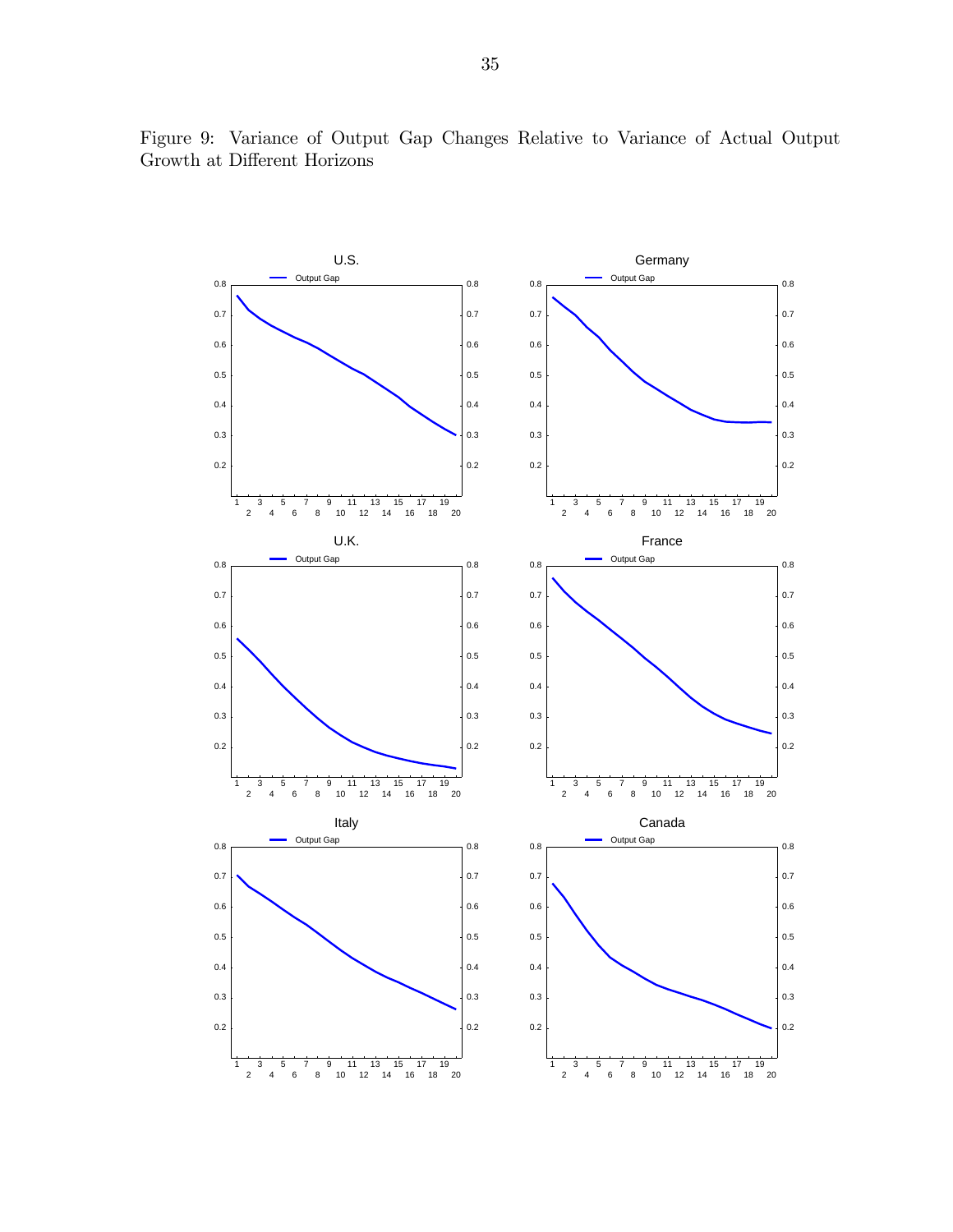

Figure 10: Variance of Output Gap Changes Relative to Variance of Actual Output Growth at Different Horizons